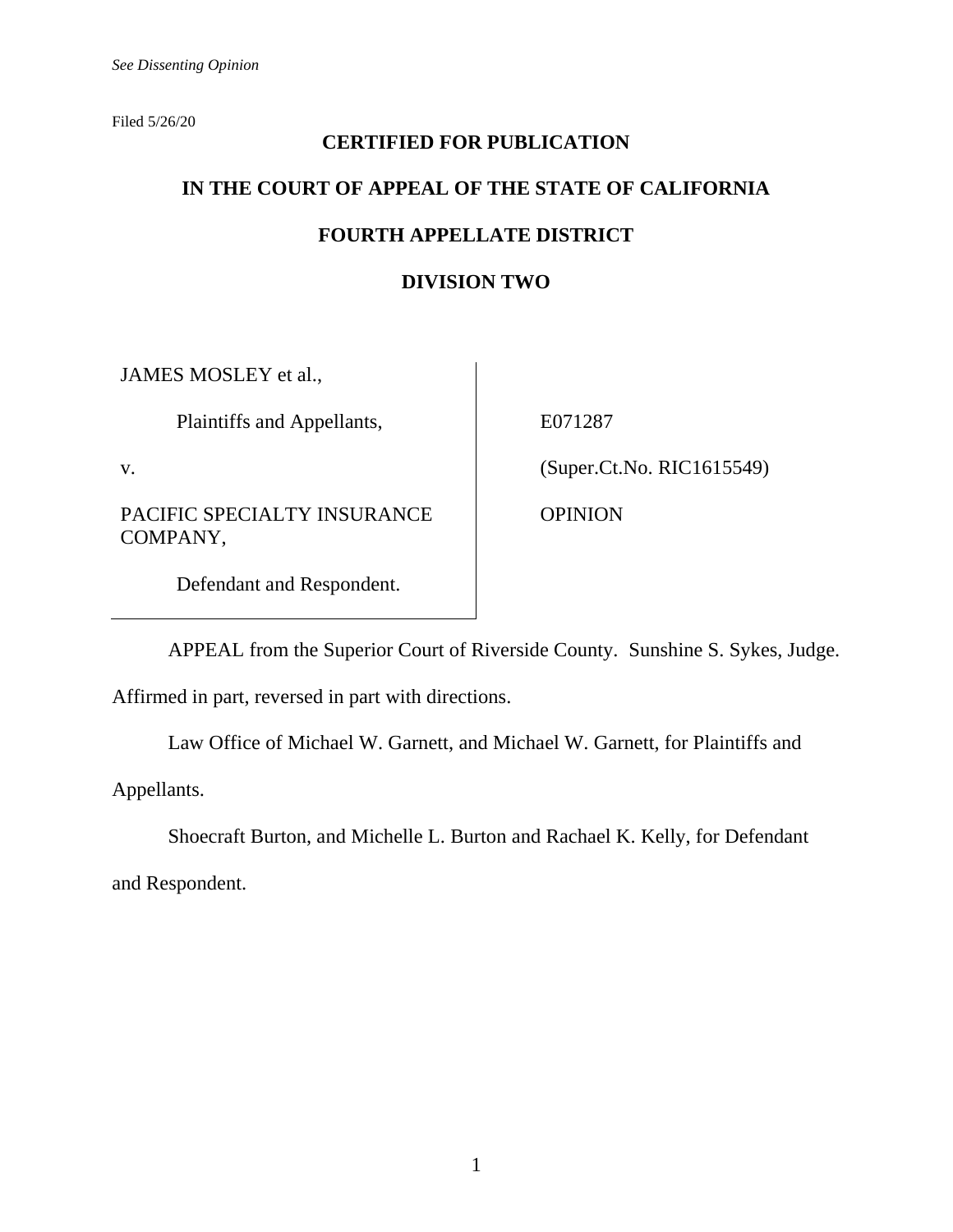## INTRODUCTION

I.

Plaintiffs and appellants, James and Maria Mosley, rented out a home they own that defendant and respondent, Pacific Specialty Insurance Company (PSIC), insured under a homeowners' policy (the Property). The Mosleys' tenant started growing marijuana in the Property. To support his marijuana-growing operation, the tenant rerouted the Property's electrical system to steal power from a main utility line. The tenant's re-routed electrical system caused a fuse to blow, which started a fire that damaged the Property. PSIC denied coverage, citing a provision in the Mosleys' policy that excluded any loss associated with "[t]he growing of plants" or the "manufacture, production, operation or processing of . . . plant materials."

The Mosleys sued PSIC for denying coverage. The trial court granted summary judgment in PSIC's favor, finding that PSIC properly denied coverage because the Mosleys had control over their tenant's conduct.

Because there is no evidence the Mosleys were aware of their tenant's marijuana growing operation, and because the record is silent as to what the Mosleys could or should have done to discover it, we reverse the judgment. We reverse the trial court's order granting PSIC summary judgment on the Mosleys' first cause of action for breach of contract, but we affirm the trial court's order granting summary adjudication on the Mosleys' second cause of action for breach of the implied covenant of good faith and fair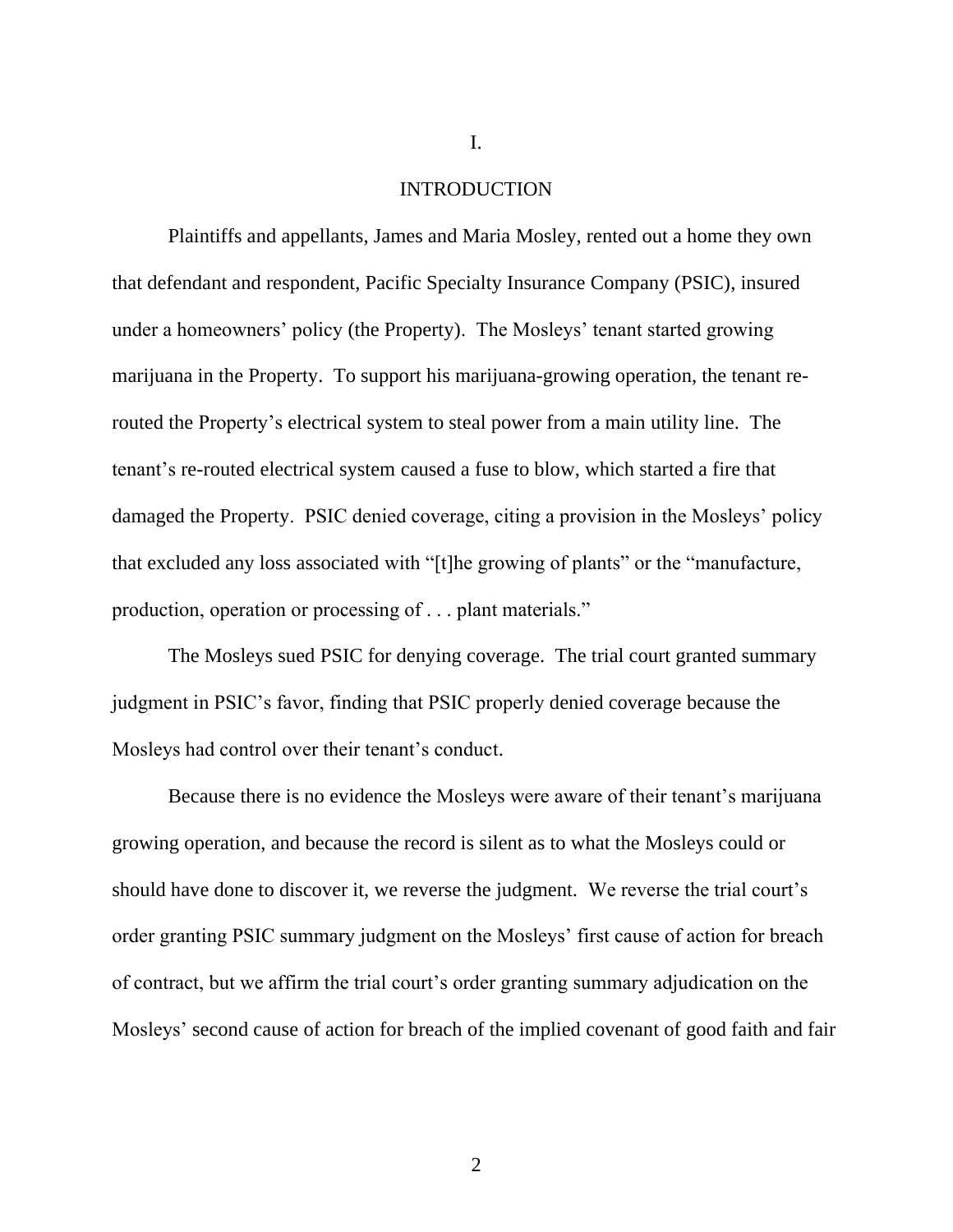dealing. We also affirm the trial court's order denying the Mosleys' motion for summary judgment.

#### II.

## FACTUAL AND PROCEDURAL BACKGROUND

Between April 2016 and April 2017, PSIC insured the Property under an HO-3 Standard Homeowners Insurance policy (the Policy). Both of the James Mosley was named as the insured. Paragraph E of the Policy provides in full: "We do not insure for loss resulting from any manufacturing, production or operation, engaged in: [¶] 1. The growing of plants; or [¶] 2. The manufacture, production, operation or processing of chemical, biological, animal or plant materials."

In February 2016, the Mosleys rented the property to Pedro Lopez. Six months later, the property was damaged by fire. It was determined that Lopez had "bootlegged" a main power line into the property's attic to power his energy-intensive marijuana growing operation. Lopez's "illegal power line . . . caused the fire."

PSIC denied coverage for the loss caused by the fire. PSIC found that the loss was excluded from coverage under Paragraph E of the Policy because it resulted from Lopez's growing marijuana.

The Mosleys sued PSIC for breach of contract and breach of the covenant of good faith and fair dealing. The parties filed cross-motions for summary judgment. The Mosleys asserted PSIC's refusal to cover the fire loss violated Insurance Code section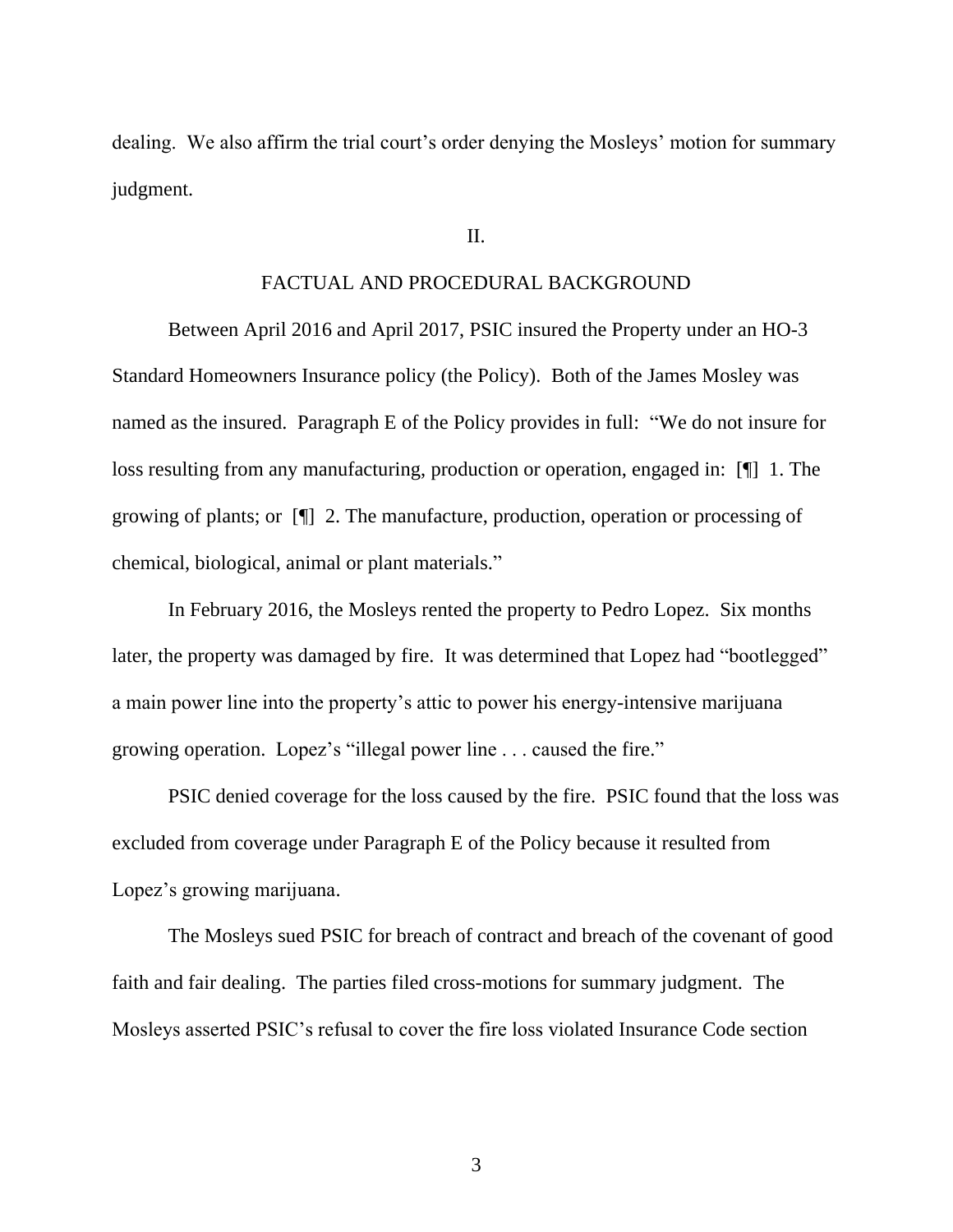2070**<sup>1</sup>** , because the Policy provides less coverage than required by section 2071. The Mosleys further asserted PSIC breached its obligations under the Policy by interpreting Paragraph E to exclude coverage for the losses caused by the fire. PSIC argued it properly denied coverage because the Policy permissibly excluded coverage for losses that resulted from plant growing, such as Lopez's marijuana-growing operation. PSIC further asserted this exclusion complied with section 2070. Specifically, PSIC argued section 2071 allows exclusions for liability that occur from a hazard "increased by any means within the control or knowledge of the insured," and Lopez's conduct was within the Mosleys control or knowledge, so the Policy provided substantially equivalent coverage to what section 2071 requires.

The trial court denied the Mosleys' motion, granted PSIC's motion, and entered judgment for PSIC. The trial court found that the Policy properly excluded losses stemming from Lopez's conduct under Paragraph E and that the Policy complied with section 2070 by providing the Mosleys with coverage substantially equivalent to that required by section 2071.

## III.

## DISCUSSION

## A. *Appealability*

In their notice of appeal, the Mosleys indicated they appealed only the trial court's "[j]udgment after an order granting a summary judgment motion." In their opening brief,

**<sup>1</sup>** Unless otherwise noted, all statutory references are to the Insurance Code.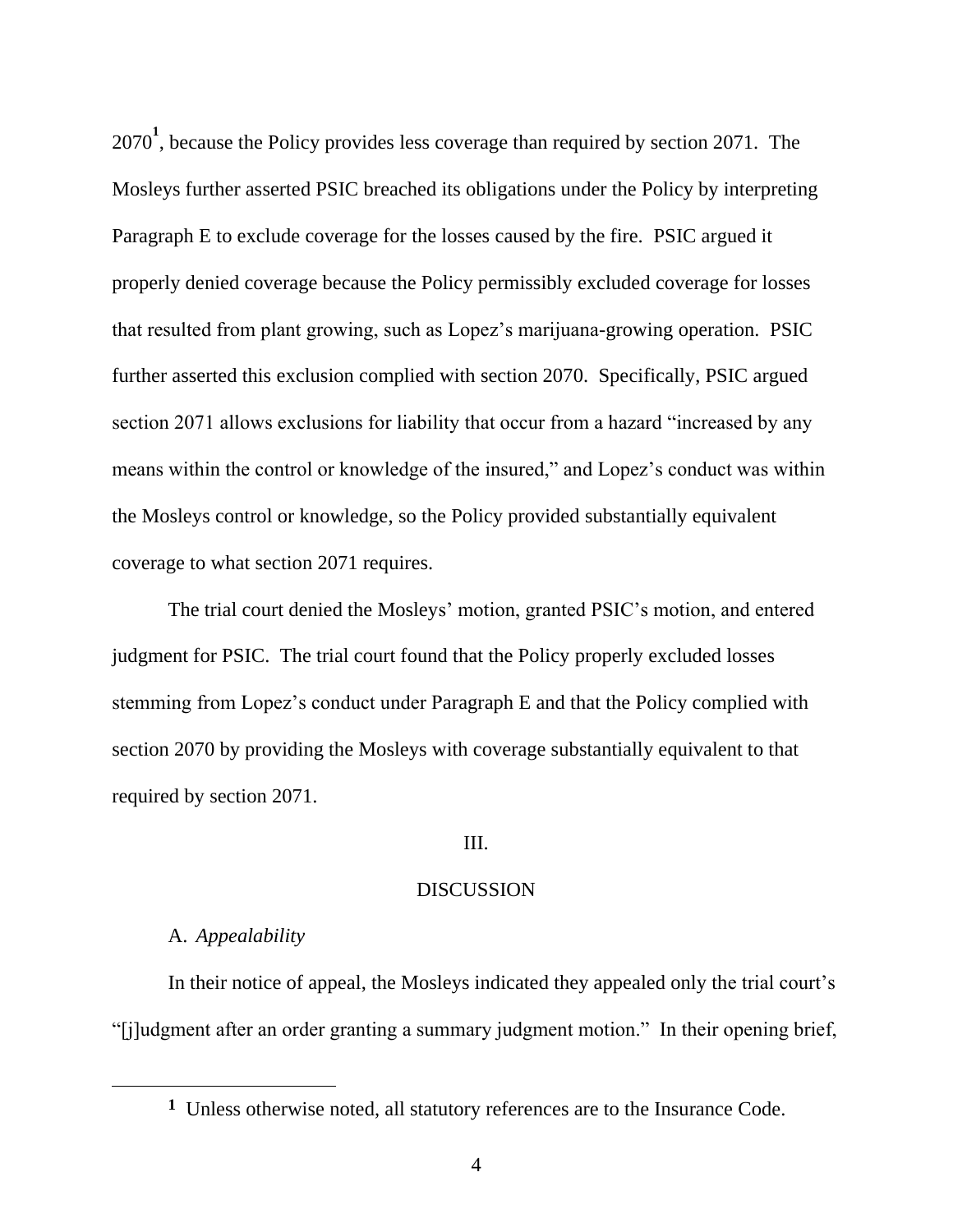the Mosleys state they also appealed from the trial court's denial of their motion for summary judgment. PSIC contends the Mosley may not do so because they did not indicate they intended to appeal the denial of their motion for summary judgment in their notice of appeal.

We disagree. Because the Mosleys appealed from a final judgment, we may review any nonappealable order encompassed within the judgment, such as the trial court's denial of the Mosleys' summary judgment motion, even if not identified in the Mosleys' notice of appeal. (See *Gavin W. v. YMCA Metropolitan Los Angeles* (2003) 106 Cal.App.4th 662, 669 [notice of appeal from final judgment allows review of nonappealable order]; see also *Lytwyn v. Fry's Electronics, Inc.* (2005) 126 Cal.App.4th 1455, 1469 ["[A] notice of appeal from an appealable order need not specify prior nonappealable rulings."].) We therefore address the trial court's order granting PSIC's motion for summary judgment and its order denying the Mosleys' summary judgment motion.

## B. *Summary Judgment Principles and Standard of Review*

"The trial court properly grants a motion for summary judgment 'if all the papers submitted show that there is no triable issue as to any material fact and that the moving party is entitled to a judgment as a matter of law.' (Code Civ. Proc., § 437c, subd. (c).)" (*Mills v. Forestex Co.* (2003) 108 Cal.App.4th 625, 639.) We independently review the trial court's ruling on the parties' cross-motions for summary judgment, "applying the same three-step analysis required of the trial court. [Citations.] First, we identify the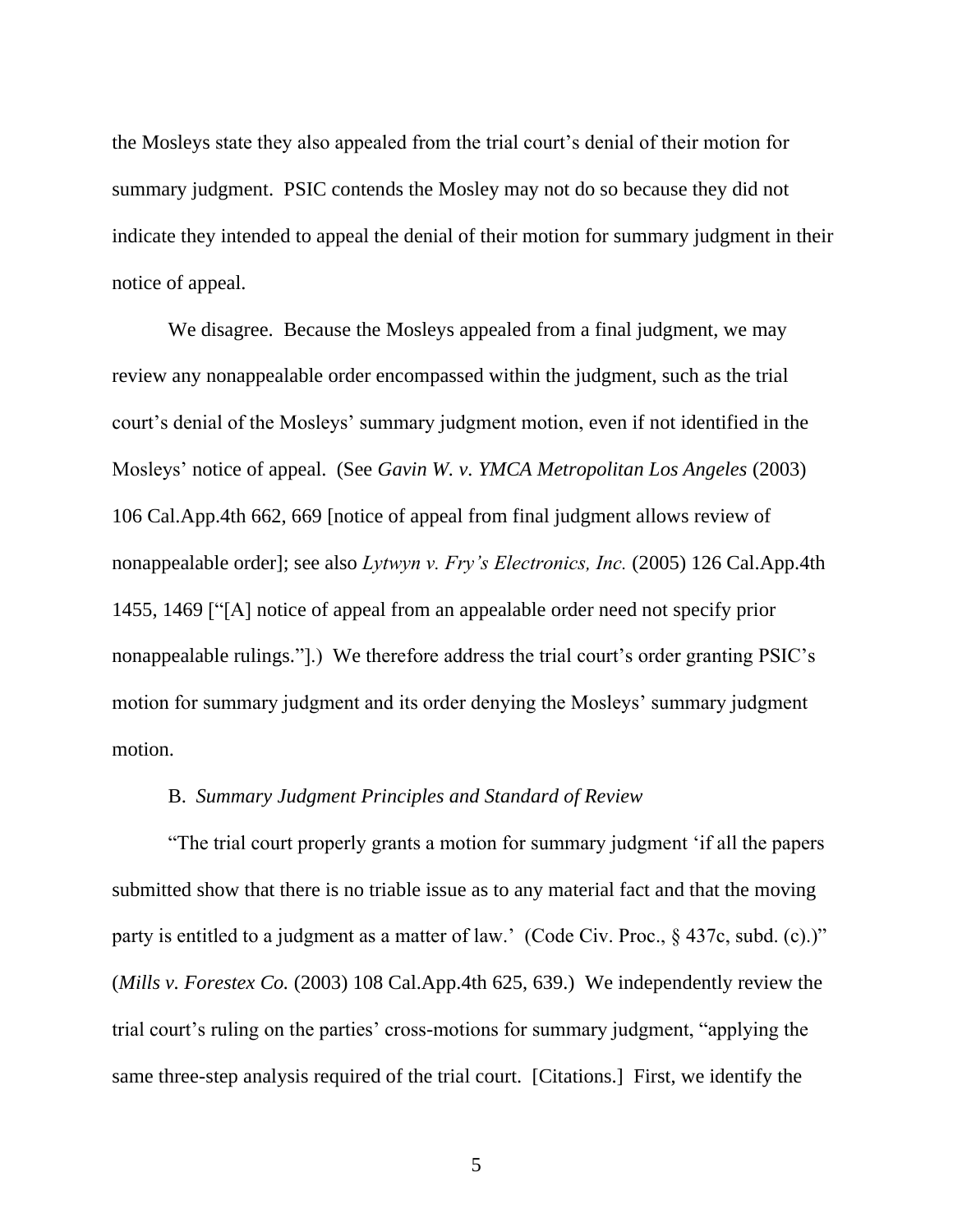issues framed by the pleadings. . . . [¶] Second, we determine whether the moving party's showing has established facts which negate the opponent's claim and justify a judgment in movant's favor....  $[\P]$  ... [T]he third and final step is to determine whether the opposition demonstrates the existence of a triable, material factual issue. [Citations.]" (*AARTS Productions, Inc. v. Crocker National Bank* (1986) 179 Cal.App.3d 1061, 1064-1065.) "[W]e construe the moving party's affidavits strictly, construe the opponent's affidavits liberally, and resolve doubts about the propriety of granting the motion in favor of the party opposing it." (*Szadolci v. Hollywood Park Operating Co.* (1993) 14 Cal.App.4th 16, 19.)

C. *Breach of Contract Claim*

1. *PSIC was not entitled to summary adjudication on the Mosleys' Breach of Contract Claim*

PSIC moved for summary adjudication on the Mosleys' first claim for breach of contract on the ground that Paragraph E of the Policy excluded loss for the fire damage caused by Lopez's altering the property's electrical system to support his marijuana grow operation. The trial court agreed with PSIC's interpretation.

"The ordinary rules of contract interpretation apply to insurance contracts. [Citation.] To protect the interests of the insured, coverage provisions are interpreted broadly, and exclusions are interpreted narrowly." (*Stellar v. State Farm Gen. Ins. Co.*  (2007) 157 Cal.App.4th 1498, 1503.) We read the Policy's words "'in their ordinary sense," and interpret the Policy de novo, giving no deference to the trial court's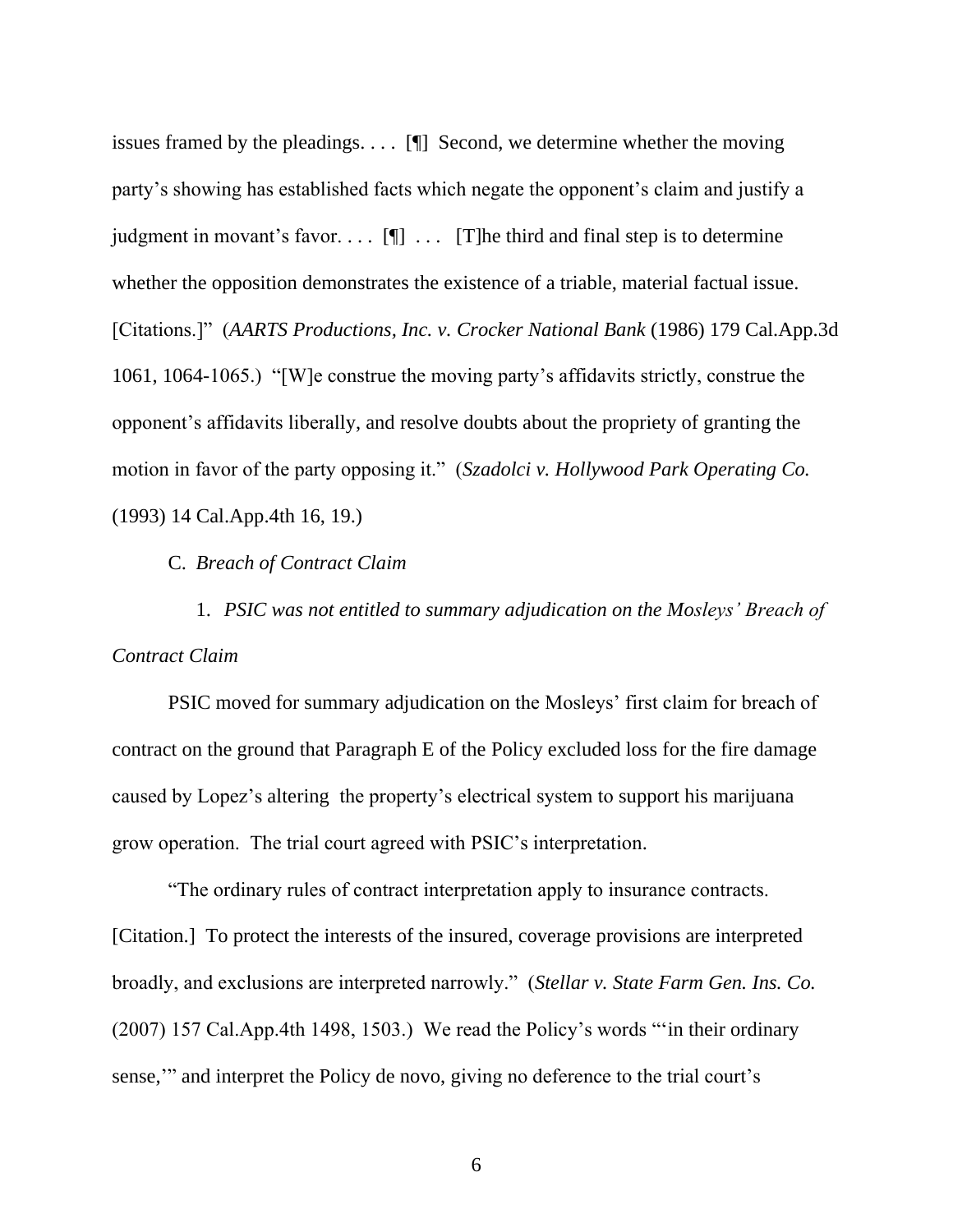interpretation. (*California Casualty Ins. Co. v. Northland Ins. Co.* (1996) 48 Cal.App.4th 1682, 1691.)

"An insurer may 'seek[] summary judgment on the ground the claim is excluded,' in which case it has 'the burden . . . to prove that the claim falls within an exclusion. [Citation.]' [Citation.] To satisfy its burden, an insurer need not 'disprove every possible cause of the loss' and once the insurer establishes the claim is excluded, the burden shifts to the insured to show a triable issue of material fact exists." (*Roberts v. Assurance Co. of America* (2008) 163 Cal.App.4th 1398, 1406.) "'[A]n insured has the burden of proving its claim falls within the scope of the policy's basic coverage, even where the insurer brings a motion for summary judgment.' [Citation.]" (*Gonzalez v. Fire Insurance Exchange* (2015) 234 Cal.App.4th 1220, 1230.) "Thus, when an insurer meets its initial burden on summary judgment of showing there is no coverage under the policy, the burden shifts to the insured to show a triable issue of material fact as to coverage." (*Medina v. GEICO Indemnity Co.* (2017) 8 Cal.App.5th 251, 259-260.)

Paragraph E of the Policy excludes losses "resulting from any manufacturing, production or operation, engaged in . . . [t]he growing of plants." It is undisputed that the fire that damaged the property "result[ed] from" Lopez's re-wiring the property's electrical system in order to power his marijuana growing operation. But the parties dispute whether that means the damage "result[ed] from" "the growing of plants."

California courts broadly interpret the term "resulting from" in an insurance contract. (*St. Paul Fire & Marine Ins. Co. v. American Dynasty Surplus Lines Ins. Co.*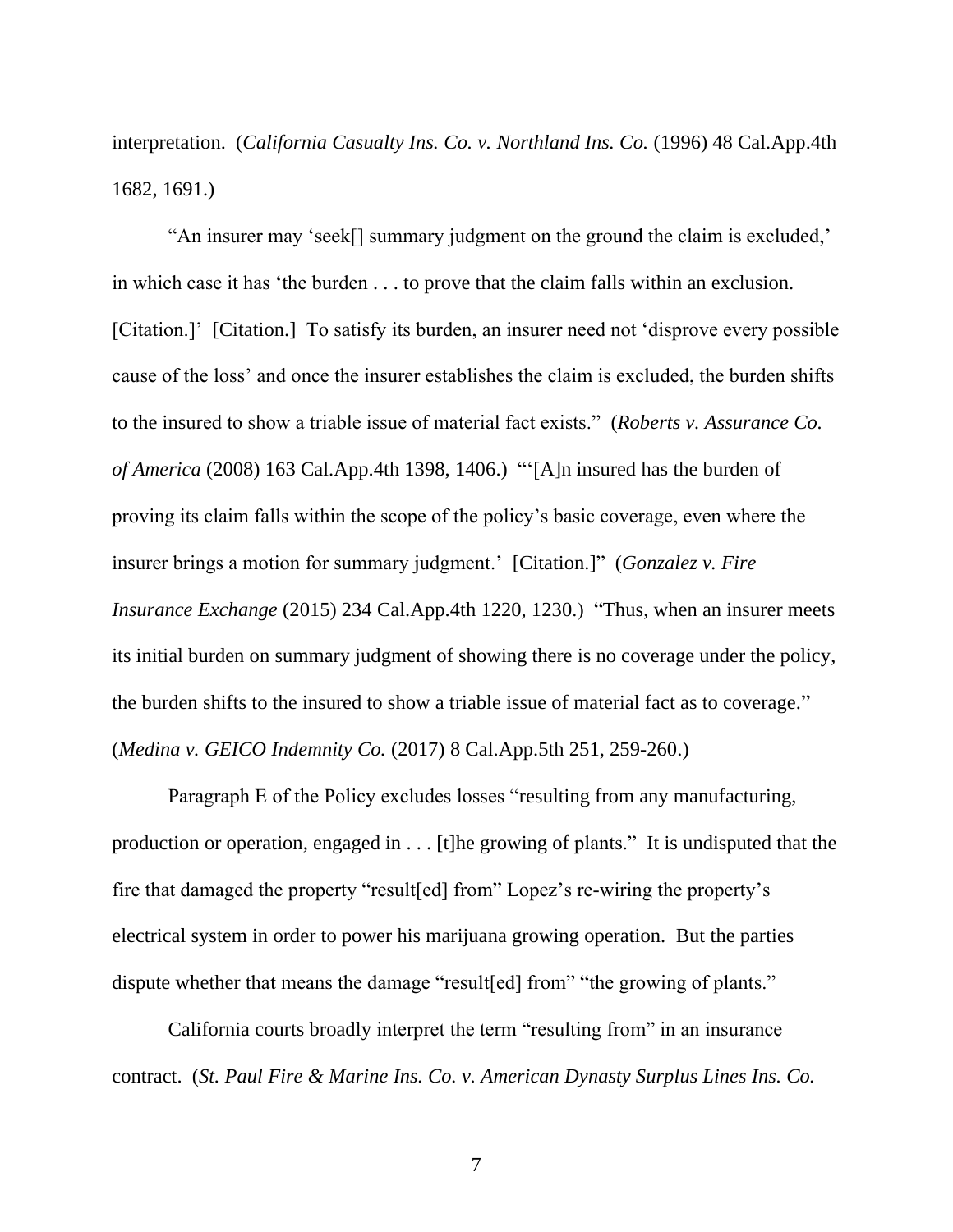(2002) 101 Cal.App.4th 1038, 1050; see *Acceptance Ins. Co. v. Syufy Enterprises* (1999) 69 Cal.App.4th 321, 328 [broadly interpreting "'arising out of'" in policy's exclusion]; *The Travelers Property Cas. Co. of America v. Actavis, Inc.* (2017) 16 Cal.App.5th 1026, 1045-1056 [collecting cases interpreting "'arising out of'" or "'arising from'" broadly]; *id.* at p. 1045 [interpreting "'results from" and "'arising out of" in the same way].)

The term "resulting from" "broadly links a factual situation with the event creating liability, and connotes only a minimal causal connection or incidental relationship." (*Fireman's Fund Ins. Cos. v. Atlantic Richfield Co.* (2001) 94 Cal.App.4th 842, 849; accord, *Vitton Construction Co., Inc. v. Pacific Ins. Co.* (2003) 110 Cal.App.4th 762, 767 [holding "a minimal causal connection will suffice to trigger coverage under an 'arising out of' clause"].) Thus, the term "resulting from" is "generally equated . . . with 'origination, growth or flow from the event.' [Citation.]" (*Southgate Recreation & Park Dist. v. California Assn. for Park & Recreation Ins.* (2003) 106 Cal.App.4th 293, 301.) In determining whether a loss "results from" a liability-creating event, we use "common sense." (*Vitton Construction Co., Inc. v. Pacific Ins. Co.*, *supra*, 110 Cal.App.4th at p. 767.)

The undisputed evidence shows that (1) the fire was caused by Lopez's altering the property's electrical system and (2) Lopez altered the property's electrical system to power his marijuana growing operation. Thus, there was a "minimal causal connection" between Lopez's growing marijuana, the fire, and the resulting loss. (*Fireman's Fund Ins. Cos. v. Atlantic Richfield Co.*, *supra*, 94 Cal.App.4th at p. 849.) We therefore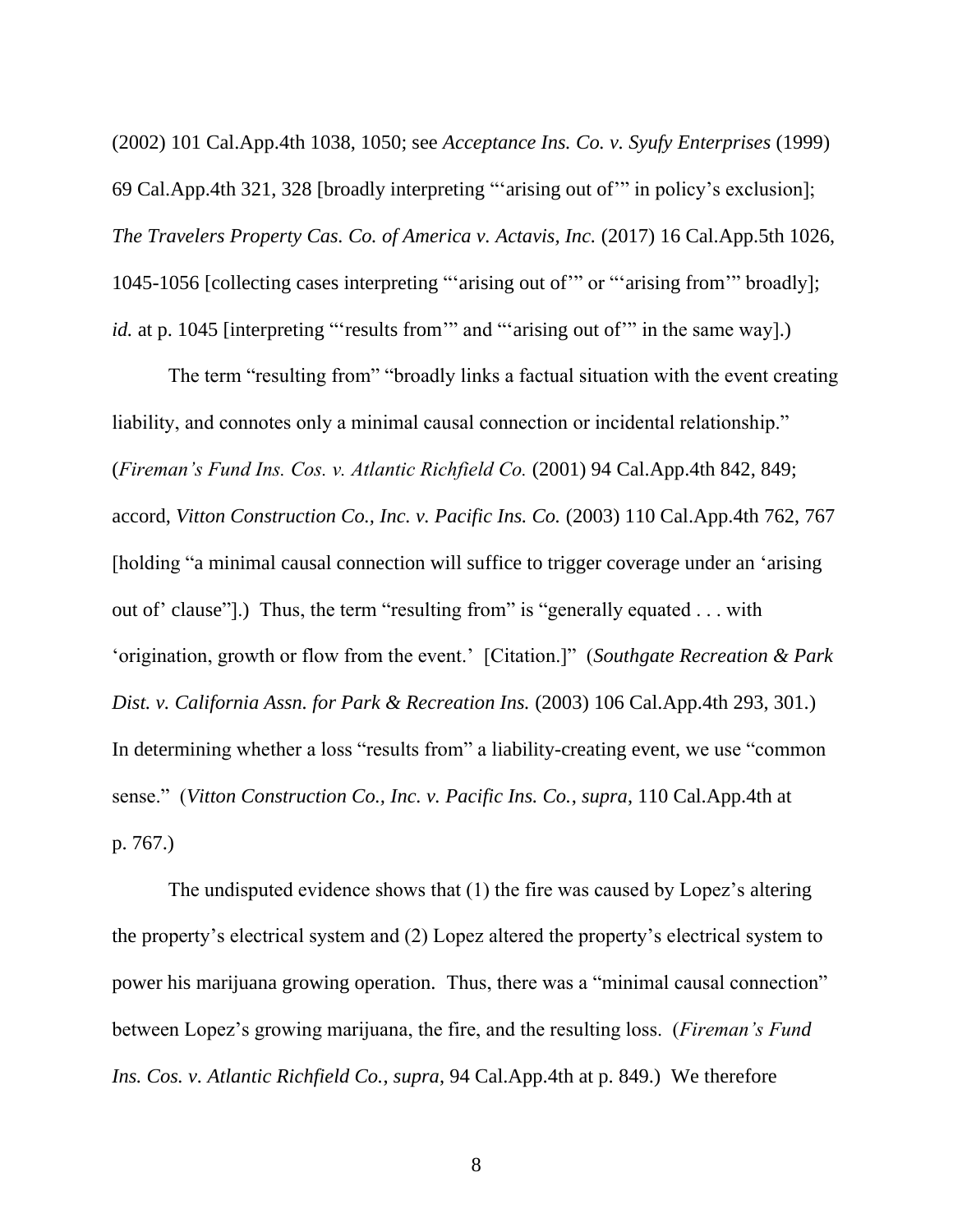conclude that the loss resulted from an operation engaged in the growing of plants, which Paragraph E excludes from coverage. (Cf. *Anh Hung Huynh v. Safeco Ins. Co. of America* (N.D. Cal. Nov. 23, 2012) 2012 WL 5893482, at \*4 [holding "any reasonable insured who read [analogous provision] would understand that it excludes coverage for loss arising out of an illegal marijuana grow operation"].)

However, the Mosleys argue that, even if Paragraph E excluded loss for damages caused by Lopez's marijuana growing operation, the Policy is void because it provides less coverage than section 2070 mandates.

"Section 2070 generally requires fire policies in California to be on the standard form set forth in [Insurance Code] section 2071, but permits insurers to deviate from the form 'provided, that coverage with respect to the peril of fire, when viewed in its entirety, is substantially equivalent to or more favorable to the insured than that contained in such standard form fire insurance policy.' (§ 2070.)" (*California Fair Plan Assn. v. Garnes*  (2017) 11 Cal.App.5th 1276, 1290.) Put another way, "a policy that does not conform to section 2071's standard provisions must provide total fire coverage that is at least 'substantially equivalent' to coverage provided by the standard form" in section 2071. (*Century-National Ins. Co. v. Garcia* (2011) 51 Cal.4th 564, 567.) If a policy's exclusions do not conform with section 2071, the policy is unenforceable. (*Julian v. Hartford Underwriters Ins. Co.* (2005) 35 Cal.4th 747, 754.)

To determine whether the Policy's fire coverage is "substantially equivalent" to the coverage required by section 2071, we evaluate whether the Policy's fire coverage "is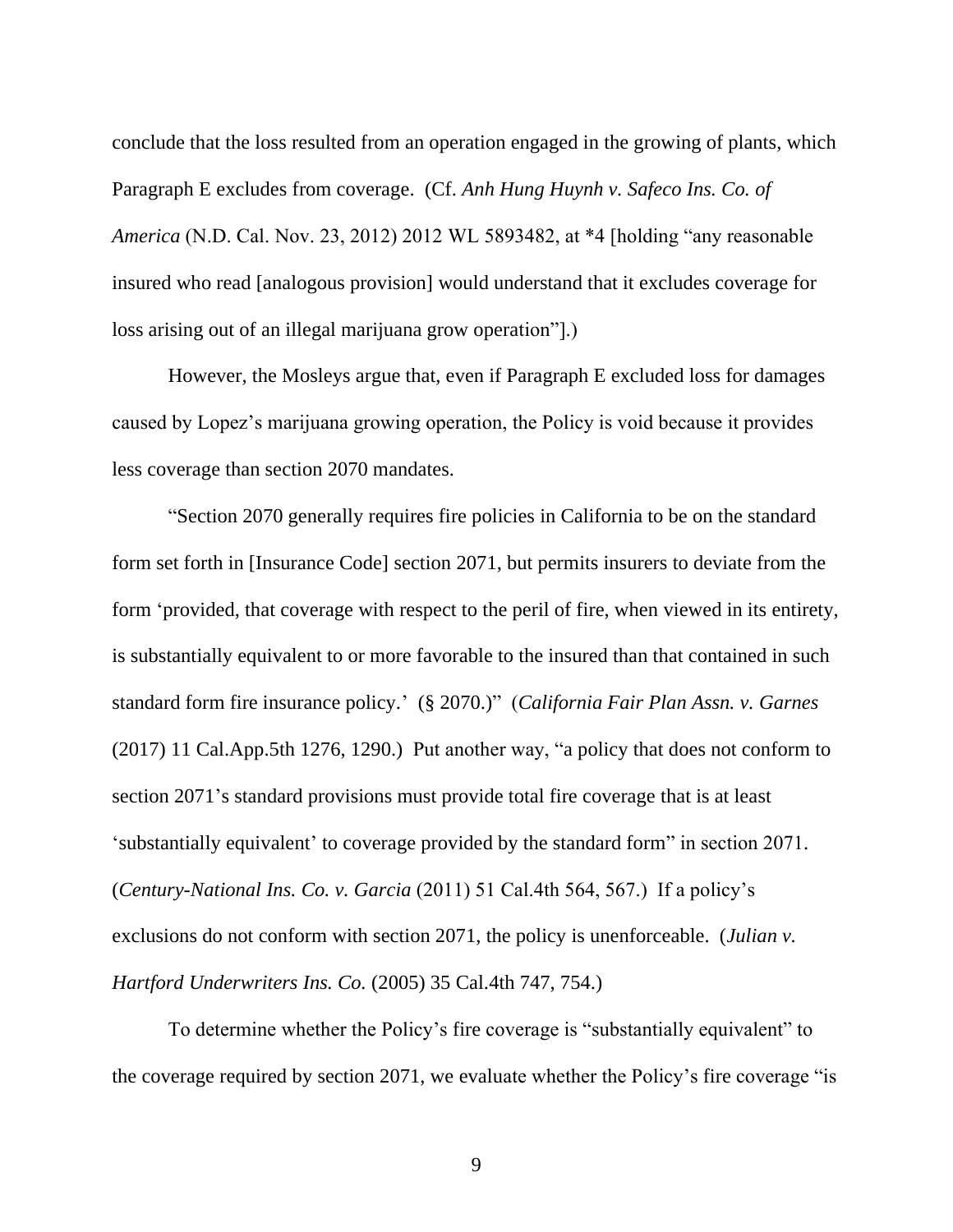at least as favorable to [the Mosleys] as the coverage provided in the standard form" outlined in section 2071. (*Century-National Ins. Co. v. Garcia*, *supra*, 51 Cal.4th at p. 573.) "If application of the . . . exclusion in the former results in coverage that is not at least substantially equivalent to the level of protection available in the latter, the exclusion is to that extent invalid." (*Id.* at p. 569.)

Section 2071 provides, in relevant part, that an insurer "shall not be liable for loss occurring . . . while the hazard is increased by any means within the control or knowledge of the insured." The trial court found that the Policy was valid and enforceable because it provided "substantially equivalent" coverage to section 2070's standard form because, like the standard form, the Policy limits coverage for hazards increased by means within the insured's control or knowledge. The trial court thus found that PSIC was not liable for the loss caused by the fire because Lopez's marijuana grow operation, as well as the electrical alterations he made to the property, increased a hazard "'within the control or knowledge'" of the Mosleys.

PSIC asserts the trial court was correct because "there would be no coverage for [the Mosleys'] claim under the standard form policy if the marijuana growing operation increased the hazard by means within [their] control or knowledge." PSIC implicitly concedes the Mosleys had no knowledge of Lopez's marijuana growing operation, but argues they had control over it because they "had control over what occurred in their home." To support its position, PSIC relies exclusively on *Uccello v. Laudenslayer*  (1975) 44 Cal.App.3d 504, 511, which PSIC correctly observes stands for the proposition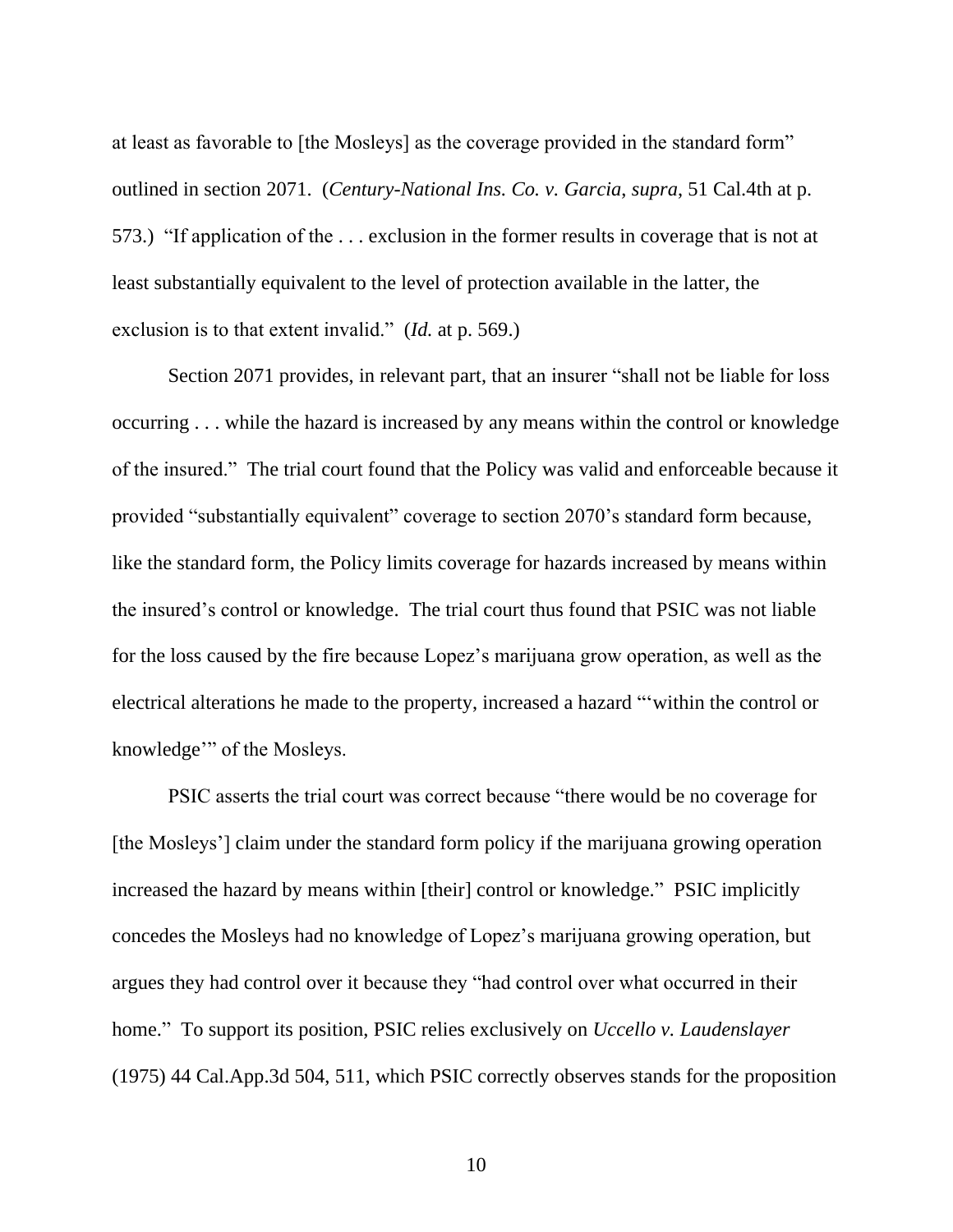that landlords generally are liable in tort for dangerous conditions on their property. That may be true, but it does not necessarily follow that a landlord has "control" of a tenant's illegal conduct under section 2071 when the landlord is ignorant of that conduct.

PSIC does not cite, and we have not located, any binding California authority interpreting what constitutes a "hazard . . . increased by any means within the control . . . of the insured" under section 2071. We therefore look to "[t]he decisions of sister-state courts interpreting their versions of section 2071," which are "'particularly persuasive.'" (*Aliberti v. Allstate Ins. Co.* (1999) 74 Cal.App.4th 138, 147.) Because language like the "control or knowledge" clause contained in section 2071 is routinely part of insurance policies used throughout the country, we also look to decisions interpreting the clause as part of an insurance contract. (See *Sagar v. Farm Bureau Mut. Ins. Co.* (Iowa 2004) 680 N.W.2d 8, 12 ["As we have previously pointed out, however, '[t]he standard type of insurance policy is what is generally known as the New York type. It was first adopted in the state of New York and has been followed in Iowa and many other states since its original adoption.'"].)

In *Plaza Equities Corp. v. Aetna Cas. & Sur. Co.* (S.D.N.Y. 1974), 372 F.Supp.1325, the insured sought coverage for losses it suffered due to a construction defect. (*Id*. at p. 1327.) The insurer argued coverage was excluded under the parties' policy, which provided that the insurer was not "'liable for loss occurring (a) while the hazard is increased by any means within the control or knowledge of the insured.'" (*Id.* at p. 1331.) The district court disagreed, reasoning that "[a]n increase of hazard occurs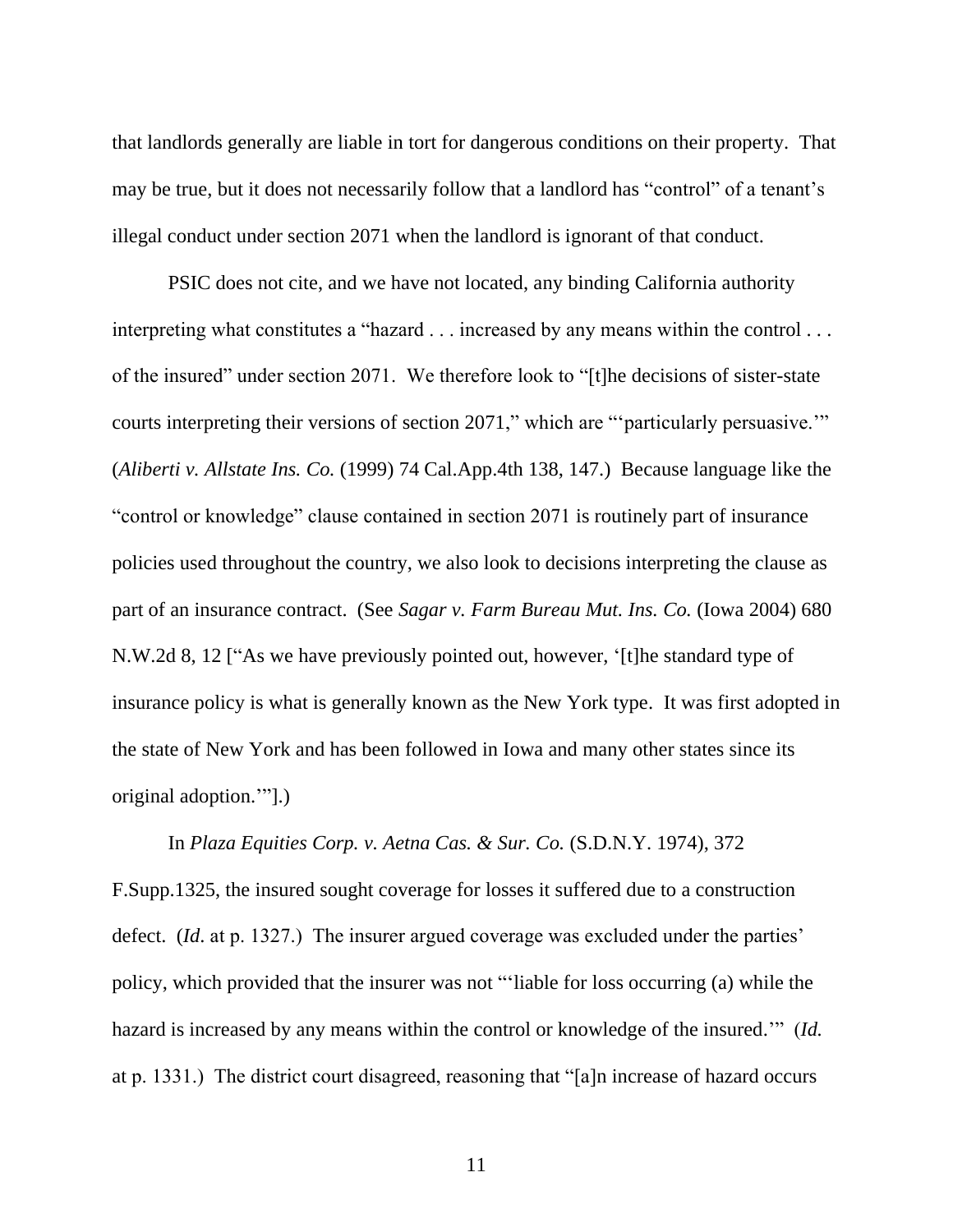only when *the insured* performs acts which are reasonably calculated to increase the risk *and* which he knows or should know will increase the risk. The negligence or misjudgment of the insured, which caused the loss here, is insufficient." (*Ibid.*, italics added)

In *Continental Western Fire Ins. Co. v. Policy Industries, Inc.* (Minn. App. 1984) 349 N.W.2d 606, the court held the insurer properly denied coverage due to the insured's increasing a risk of hazard. (*Id.* at p. 606.) The insured used a flammable substance, which caused a fire and damage to the insured's building. (*Ibid.*) The insurer denied coverage, pointing to a provision in the insured's policy that stated the insured "shall not be liable for loss occurring . . . [¶] while the hazard is increased by any means within the control or knowledge of the insured," which was taken from Minnesota's section 2071 equivalent. (*Id.* at p. 607.) The court held there was "no doubt" the insured had control over the hazard because it ordered and used the flammable substance in its business operations. (*Ibid.*) In rejecting the insured's argument that its "'control' requires or means 'knowledge,'" the court explained that the authority the insured relied on was not applicable because the "cases involved landlord/tenant situations where the insuredlandlord was not actually on the premises, and merely indicate that to be liable for an increase in hazard a landlord must actually know of the activity." (*Ibid.*; *Holtorf v. Rochester Farmers Mutual Fire Ins. Co.* (1933) 190 Minn. 44, 250 N.W. 816 (*Holtorf*); *Schaffer v. Hampton Farmers Mutual Fire Ins. Co.*, (1931) 183 Minn. 101, 235 N.W. 618 (*Schaffer*).)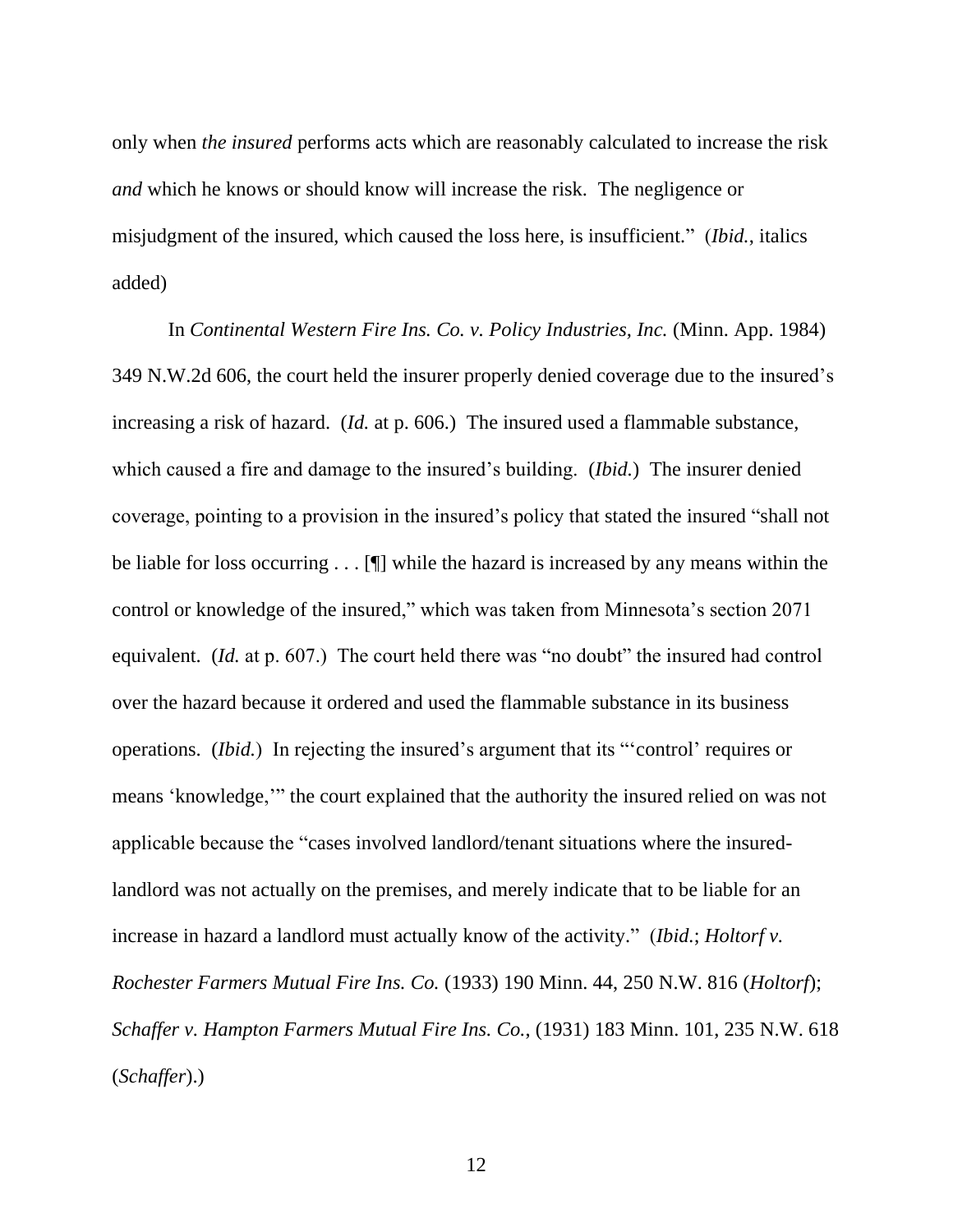In *Holtorf*, the insured owned a farm, and her son was its tenant. (*Holtorf*, *supra*, 190 Minn. at p. 45.) Without the insured's knowledge, her son stored a barrel of gasoline in the barn, which caused a fire that burned down the barn. (*Ibid.*) The insured denied coverage, citing a clause in the insured's policy that stated the insurer would not be liable "if the risk shall be increased by means which are within the control of the assured." (*Ibid.*) The *Holtorf* court rejected the insurer's position because "the factor which increased the risk (presence of gasoline in the barn) was not within [the insured's] control" (*id*. at p. 48.) because she "had no knowledge of the presence of gasoline in the barn, and did not consent to its being there." (*Id.* at p. 47.)

*Schaffer* involved a similar situation. There, the insured leased his farm to tenants who, without the insured's knowledge or permission, installed an illegal alcohol still that started a fire and damaged the insured's property. (*Schaffer*, *supra*, 183 Minn. at p. 102.) Citing the insured's policy that the insurer was not liable for risks "'increased . . . by any means whatever within the control of the assured,'" the insurer denied coverage for the fire caused by the tenant's still. (*Ibid.*) The *Schaffer* court disagreed and held that the insurer could properly deny coverage for an increased risk only if it proved that the insured knew about the distillery because, if he did, "then its existence . . . could be said to be within his control." (*Id.* at p. 106; see *Security Ins. Co. of New Haven v. Dazey* 7th Cir. 1935) 78 F.2d 537, 541 ["Bringing a quantity of kerosene into the house for the sole purpose of setting it on fire and burning it would not, in our judgment, fall within the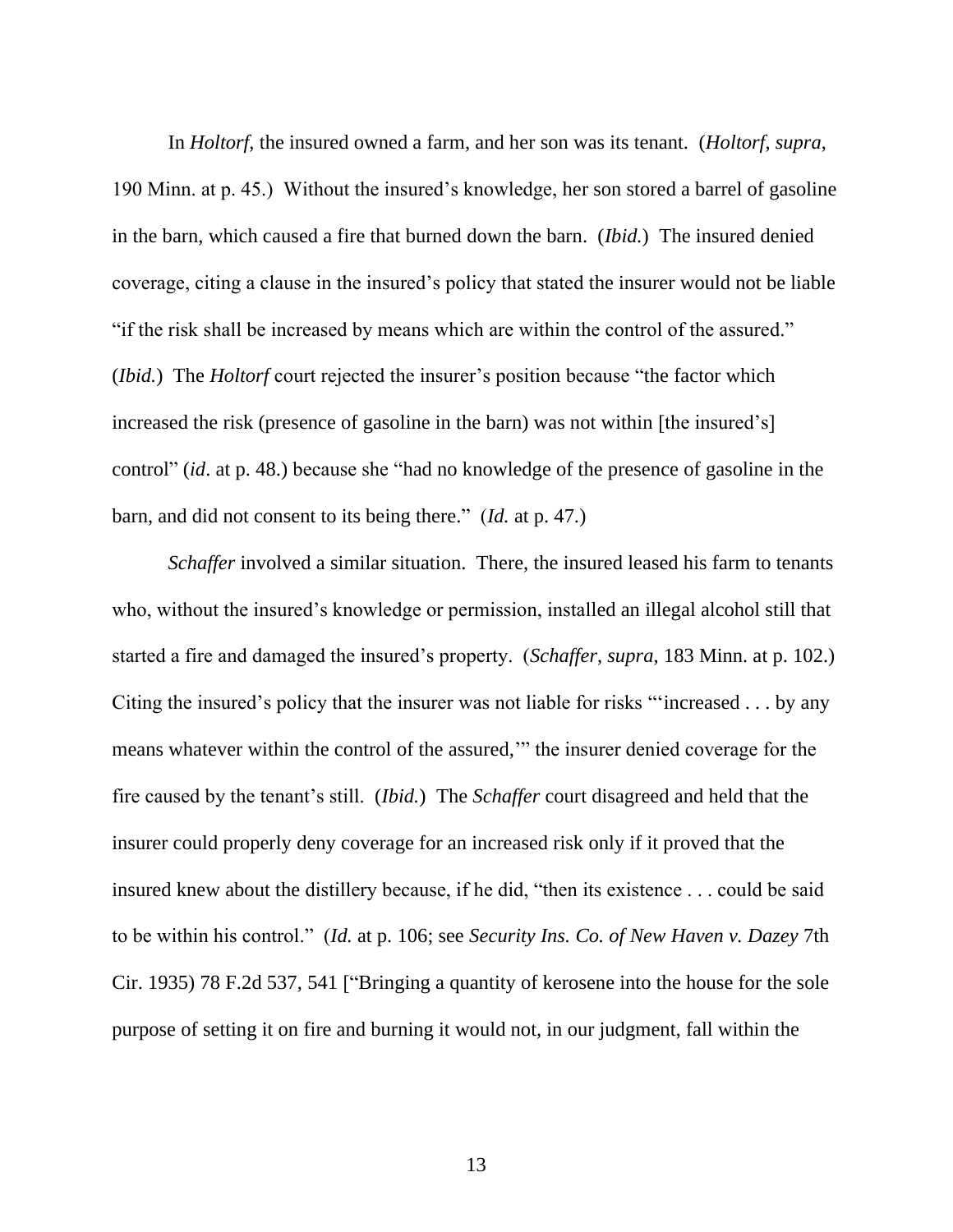purview of the [hazard] clause, *unless indeed the insured knew of and co-operated in the act.*"], italics added.)

The Eighth Circuit came to the same conclusion on largely identical facts in *Patriotic Ins. Co. of America v. Franciscus* (8th Cir. 1932) 55 F.2d 844 (*Franciscus*). As in *Schaffer*, the insured in *Franciscus* rented out his property to tenants, who ran an alcohol distillery in the property that caused a fire. (*Franciscus*, *supra*, 55 F.2d at p. 846.) The insured's policy excluded losses caused by any "'hazard . . . increased by any means within the control or knowledge of the insured.'" (*Id.* at p. 846.) After a multijurisdiction survey, the Eighth Circuit explained that the language "by means within the control or knowledge" had been considered "in a great many cases, and the overwhelming weight of authority is that the landlord is not an insurer against the introduction of increased hazard, but that his liability depends upon his knowledge, or upon circumstances which, by the exercise of ordinary care and diligence, would result in such knowledge. [Citations.]" (*Id.* at p. 847; see *Procacci v. U.S. Fire Ins. Co.* (App. Div. 1937) 118 N.J.L. 423, 424-425 ["We take it [,] therefore [,] that the policy was not invalidated in any event by the increase in hazard, due to the operation of a still, when the record is innocent of proof that the owner had knowledge of this condition that increased the hazard, or, by the exercise of ordinary care and diligence, was chargeable with such knowledge."].) The *Franciscus* court held that whether the insured should have discovered the tenant's still under the circumstances was a factual issue for the jury to decide. (*Franciscus*, *supra*, 55 F.2d at p. 849.)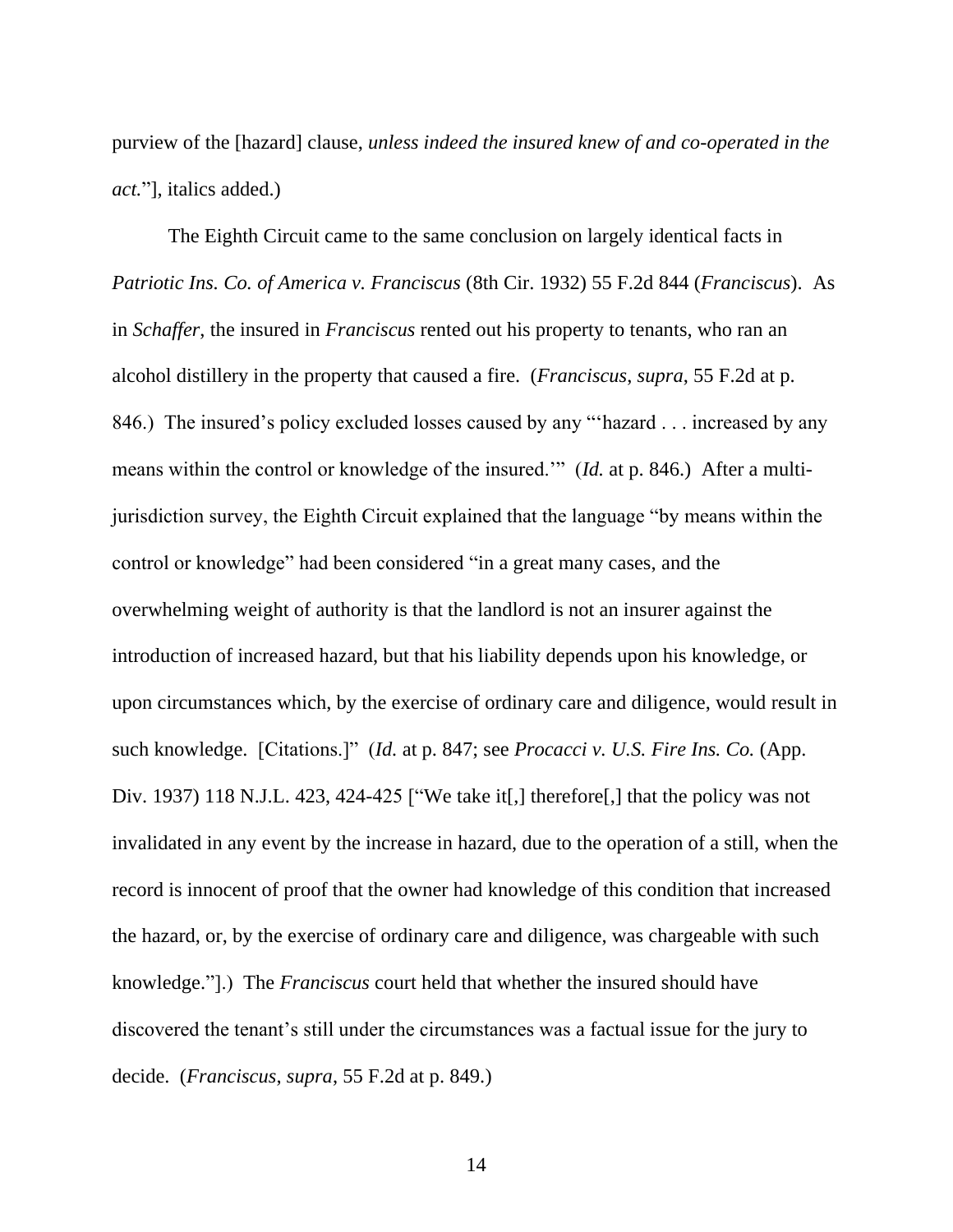Similarly, in *St. Paul Fire & Marine Ins. Co. v. Bachmann* (1932) 285 U.S. 112,

114-115 (*Bachmann*), the insured's tenant use of gasoline to operate its illegal moonshine stills sparked a fire, and the insurer refused coverage on the ground the insured violated its policy provision that held the insurer was not liable for hazards "increased by any means within the control or knowledge of the insured." The United States Supreme Court held the provision was "not violated[,] unless there [was] increase of hazard within the knowledge *and* control of the insured." (*Id.* at p. 116, italics added.)

The Eighth Circuit followed *Bachmann*, observing that it could "find no case holding that insurance has been forfeited under the increase of hazard clause in the absence of proof or knowledge on the part of the insured." (*American Mfrs. Mut. Ins. Co. v. Wilson-Keith & Co.* (8th Cir. 1957) 247 F.2d 249, 259.) The court reasoned: "'"The expression "control or knowledge," as used in the policy, is synonymous with "control and knowledge." Reasonably interpreted and construed favorably to the insured, "control" presupposes knowledge. It would be unreasonable to hold that a person had control of a thing of which he had no knowledge or to say that he had control of a dangerous substance when he did not know of its danger." [Citation.]'" (*Id.* at p. 259.) The court went on to cite over a dozen authorities that, in the court's view, supported the *Bachmann* court's interpretation of what constitutes "control or knowledge" in the context of an increase of hazard clause. (*Ibid.*; see *Goldman v. Piedmont Fire Ins. Co.*  (3d Cir. 1952) 198 F.2d 712, 718 (dis. opn. of McLaughlin, J. ["the overwhelming majority of reported cases categorically support the principle" that an increase of hazard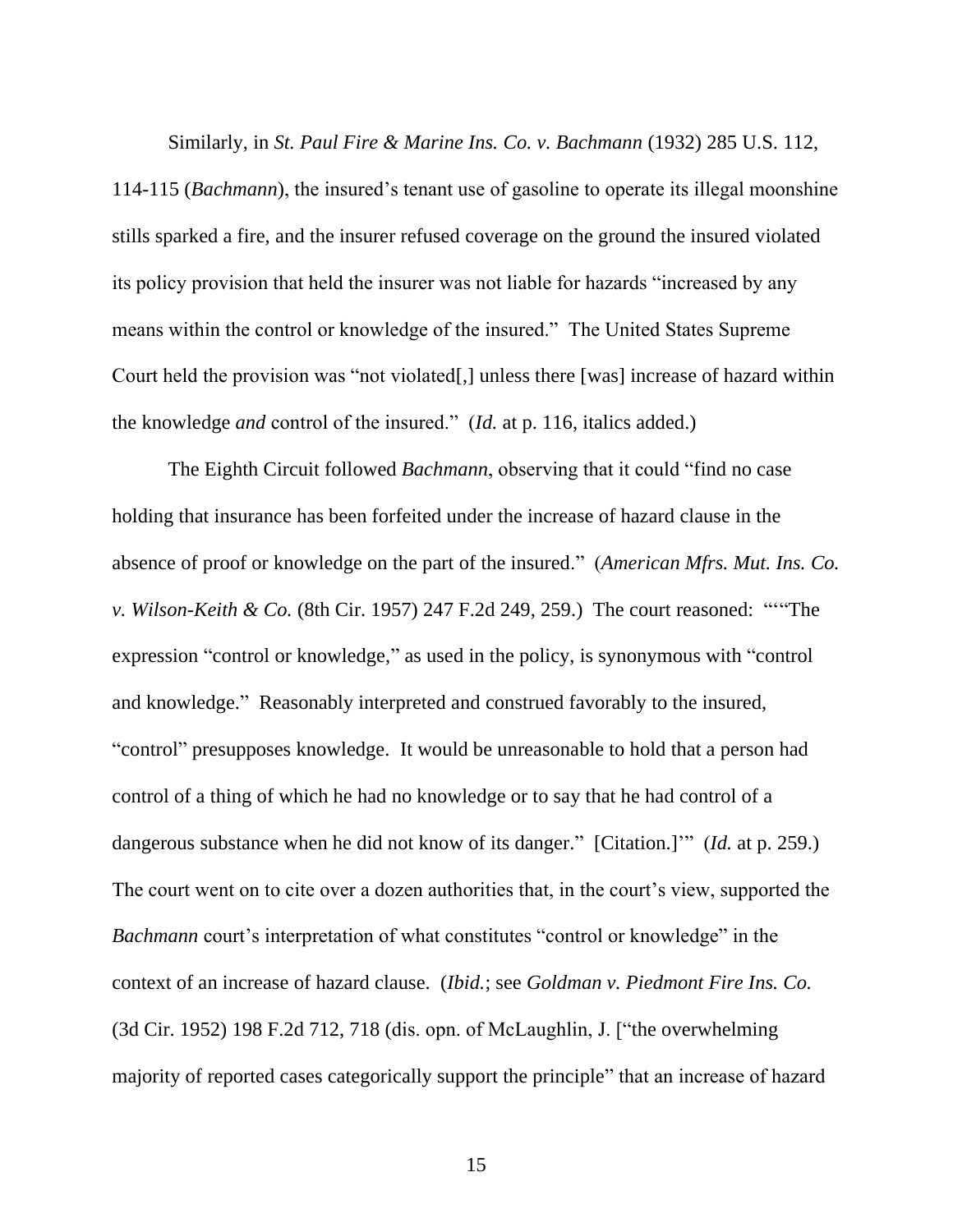in a fire insurance policy "must not only have been within the control of the insured but to his knowledge"]).)

The Oregon Court of Appeals relied on *Franciscus*'s analysis in *Farmers Ins. Co. of Oregon v. Trutanich* (1993) 123 Ore. App. 6, 15 (*Trutanich*), where a tenant's illegal methamphetamine lab damaged the insured-landlord's property. The insurer argued the landlord's insurance was void under an Oregon statute that allowed the insurer to deny coverage if "'"the hazard is increased by means within the control or knowledge of the insured."'" (*Id*. at p. 14.) Relying on *Franciscus*, the *Trutanich* court agreed the methamphetamine lab was an increase in hazard, but there was "no evidence from which the jury could find that [the insured] in fact knew of that hazard, or that by exercising ordinary care or diligence he should have known that [the tenant] would cook methamphetamine in the house." (*Trutanich*, *supra*, at p. 15.) The court therefore rejected the insurer's argument that the insured increased a hazard within his control or knowledge. (*Id.* at pp. 14-16.)

We interpret these authorities to stand for the proposition that an insured increases a hazard "within its control" *only if* the insured is aware of the hazard or reasonably could have discovered it through exercising ordinary care or diligence. PSIC does not cite, and we cannot locate, any authority that suggests a landlord-insured is strictly liable for a hazard created by the insured's tenant even if the insured is unaware of the hazard.

It is undisputed the Mosleys did not know about Lopez's marijuana growing operation or his altering the property's electrical system. There is likewise no evidence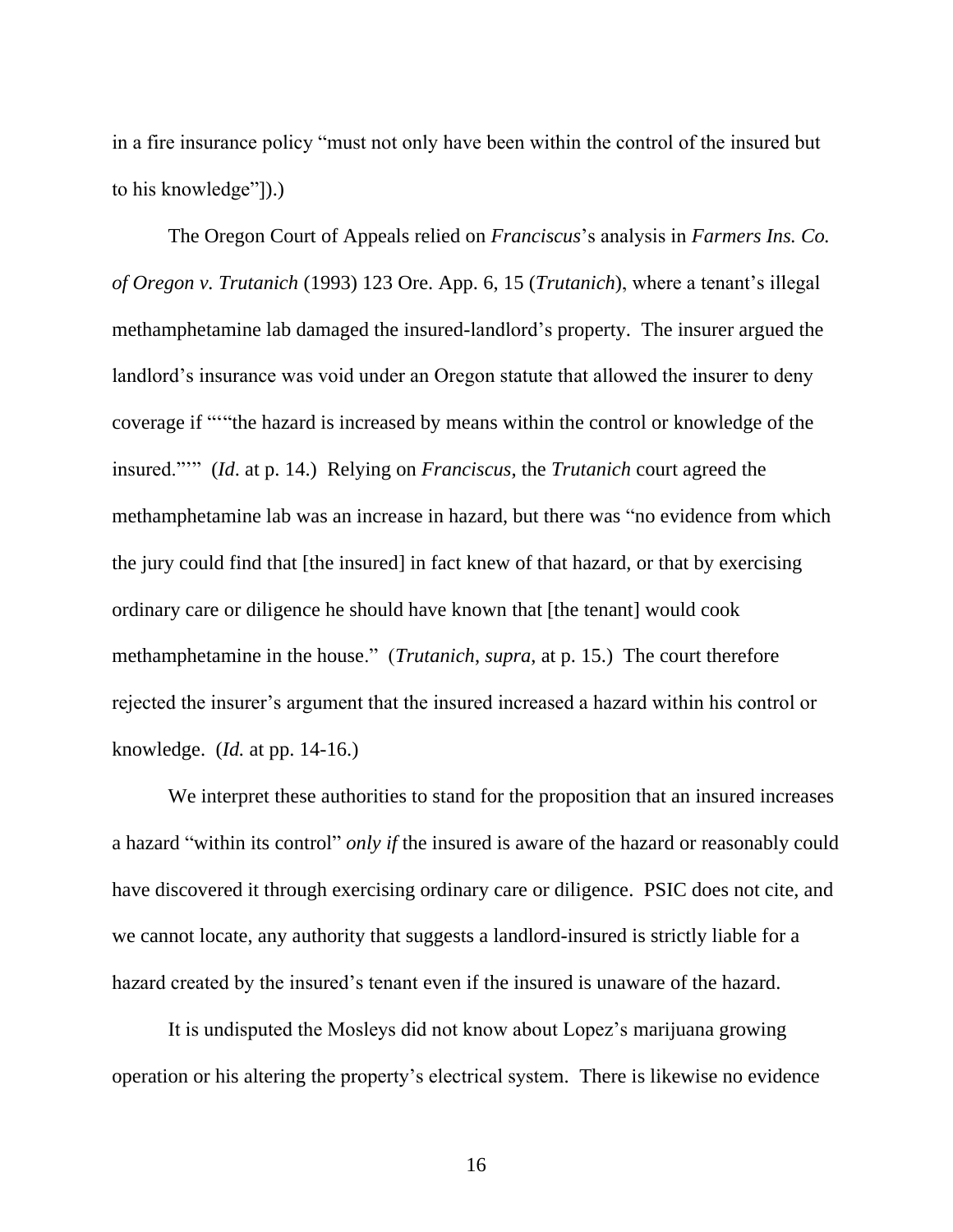as to whether the Mosleys could have discovered Lopez's marijuana growing operation "by exercising ordinary care or diligence." On this record, we believe whether Lopez's conduct was "within the control" of the Mosleys is a fact issue for the jury to decide because the record is silent as to what, if anything, the Mosleys reasonably could have done to prevent or discover Lopez's marijuana growing operation. (See *Hodge v. Travelers Fire Ins. Co.* (App. Div. 1951) 16 N.J. Super. 258, 263 ["[I]t has been recognized that where the evidence presents a factual issue as to the landlord's knowledge and exercise of care it should be submitted to the jury for its determination."]; accord, *Schaffer*, *supra*, 183 Minn. at pp. 106-107; see *Trutanich*, 123 Ore. App. at p. 15 ["[T]here is no evidence from which the jury could find that defendant in fact knew of that hazard, or that by exercising ordinary care or diligence he should have known that someone other than [the insured's tenant] would cook methamphetamine in the house."].) Further, the trial court did not consider the issue, but instead apparently accepted PSIC's erroneous argument that Lopez's conduct was within the Mosleys' control simply because he was their tenant.

To the extent PSIC's interpretation of the Policy renders the Mosleys strictly liable for Lopez's conduct, the Policy is void under section 2071. By holding the Mosleys responsible for the damage Lopez caused, irrespective of the Mosleys' knowledge of his conduct or their responsibility for it, the Policy subjects the Mosleys to increased liability—and less favorable coverage that is not "substantially equivalent" to coverage provided under section 2071.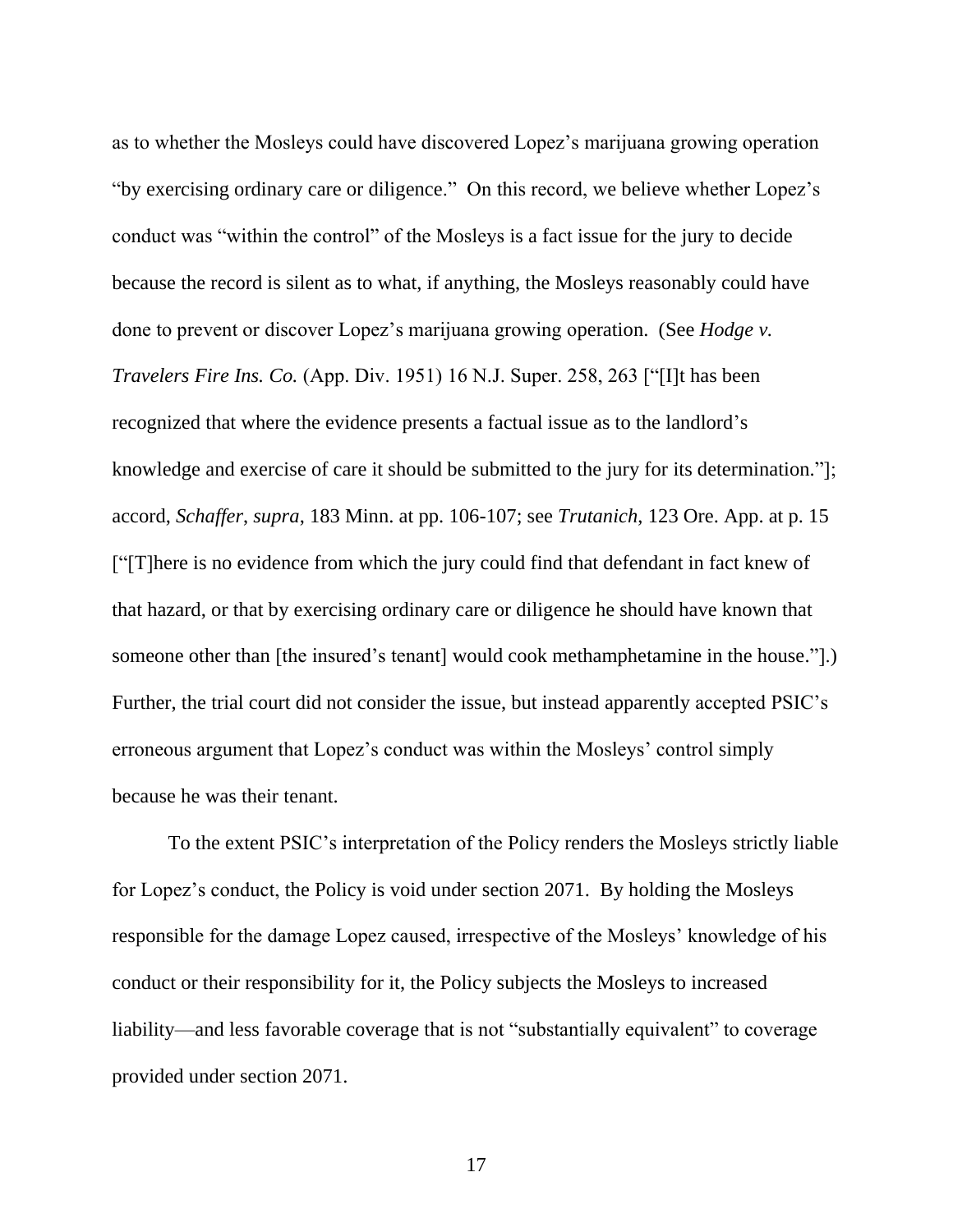PSIC nonetheless asserts the Policy is valid because PSIC was entitled to add exclusions not contained in section 2071, such as the plant-growing exclusion. In support, PSIC relies on *Rizzuto v. National Reserve Ins. Co. (*1949) 92 Cal.App.2d 143 (*Rizzuto*), *Taylor v. Garrison Property and Casualty Insurance Company* (C.D. Cal. 2018) 2018 WL 5094912 (*Taylor*), and *Nationwide Mutual Fire Insurance Co. v. McDermott* (6th Cir. 2015) 603 Fed. App'x 374. None of these cases supports PSIC's contention.

In *Rizzuto*, the insureds' policy provided fire coverage for their business establishment "'while occupied only for barber shop purposes.'" (*Rizzuto*, *supra*, 92 Cal.App.2d at p. 144.) The insureds, however, rented out half of the building to a shop that cleaned and altered clothes. (*Ibid.*) After a fire damaged the building, the insurer denied coverage because it had not been "'occupied *only* for barber shop purposes'" given that half of the building was occupied by the clothing shop at the time of the fire. (*Ibid.*) The *Rizzuto* court held that, because the insureds violated the ""while occupied" condition—a condition precedent to *any coverage* of the insured's building*—*the policy was suspended for the duration of the violation, so the insurer properly denied coverage for the fire damage. (*Id.* at pp. 145, 147.)

In *Taylor*, the insured obtained insurance for their home, which included a detached building that the insured used for her professional art studio ("'the Separate Structure'"). (*Taylor*, *supra*, 2018 WL 5094912, at \*1.) After a fire caused by a faulty furnace damaged the Separate Structure, the insured sought coverage for the losses.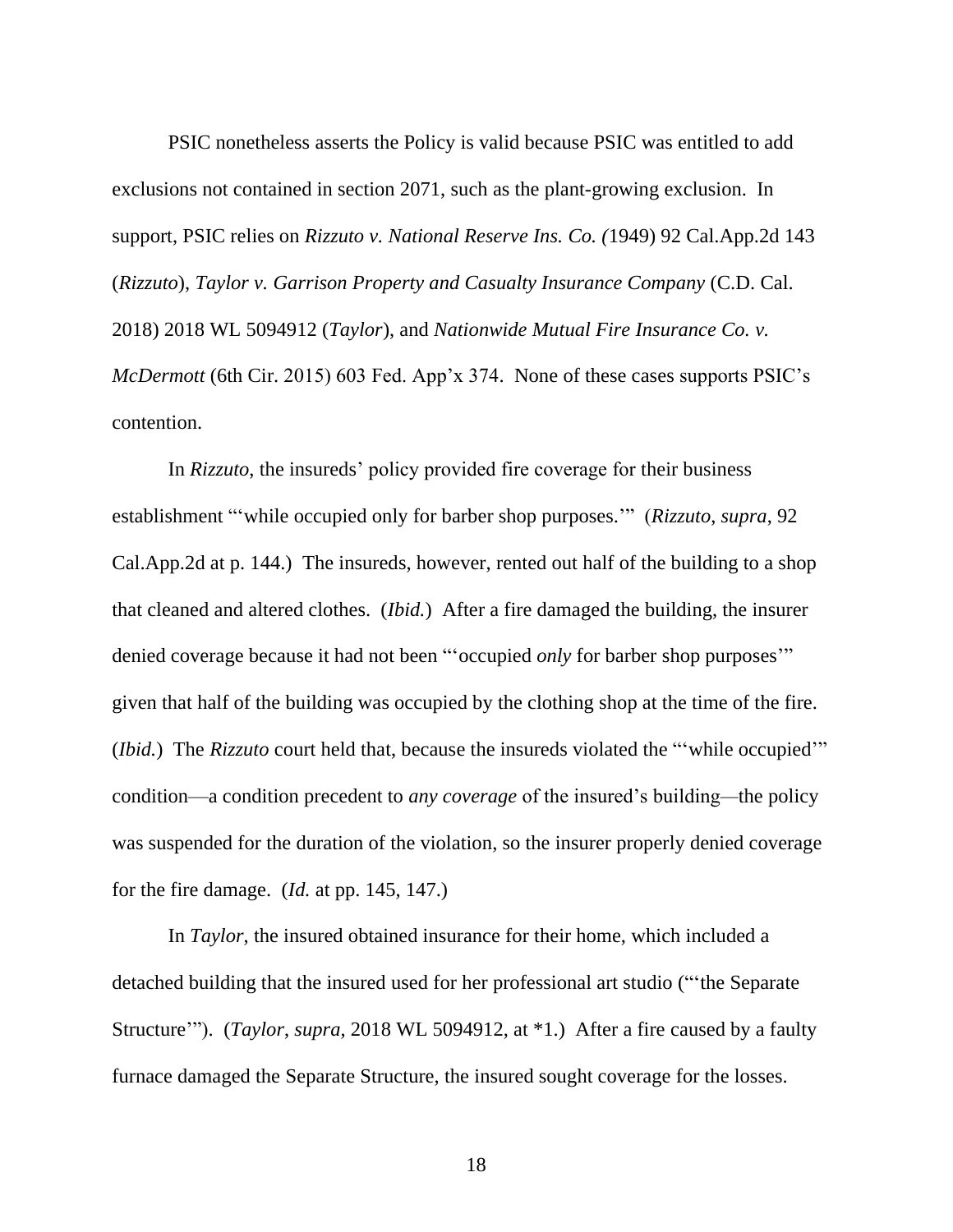(*Taylor*, *supra*, at \*1*.*) The insured denied coverage on the ground that the insured's policy did not cover structures used for "business," which the insured conceded included the Separate Structure due to her for-profit art studio. (*Id.* at \*3.) The insured argued, however, that the policy violated section 2070 because the policy's "business use exclusion" reduced the insured's coverage below that required by section 2071. (*Id.* at  $*5.$ 

Relying on *Rizzuto*, the district court disagreed. (*Taylor*, *supra*, 2018 WL 5094912, at \*5.) The *Taylor* court observed that the business use exclusion was "most similar to the increased hazard" clause in section 2071. (*Ibid.*) The *Taylor* court reasoned that *Rizzuto* "indicates that insurance providers may continue to specify the character of use of the property insured as a precondition for coverage or a condition suspending coverage without violating" section 2070. (*Taylor*, *supra*, at \*5*.*) Thus, like the *Rizzuto* court, the district court in *Taylor* found that the insurer properly denied coverage because the insured intentionally used the property in a manner proscribed by the policy. (*Taylor*, *supra*, at \*5*.*) In other words, the insured was not entitled to any coverage of the Separate Structure because, like the insured in *Rizzuto*, the insured failed to use the premises only for certain purposes—a condition precedent for *any coverage* of the Separate Structure. As the *Taylor* court put it, "the Separate Structure is covered unless it is being used in whole or in part for business, in which case coverage is suspended." (*Taylor*, *supra*, at \*5*.*)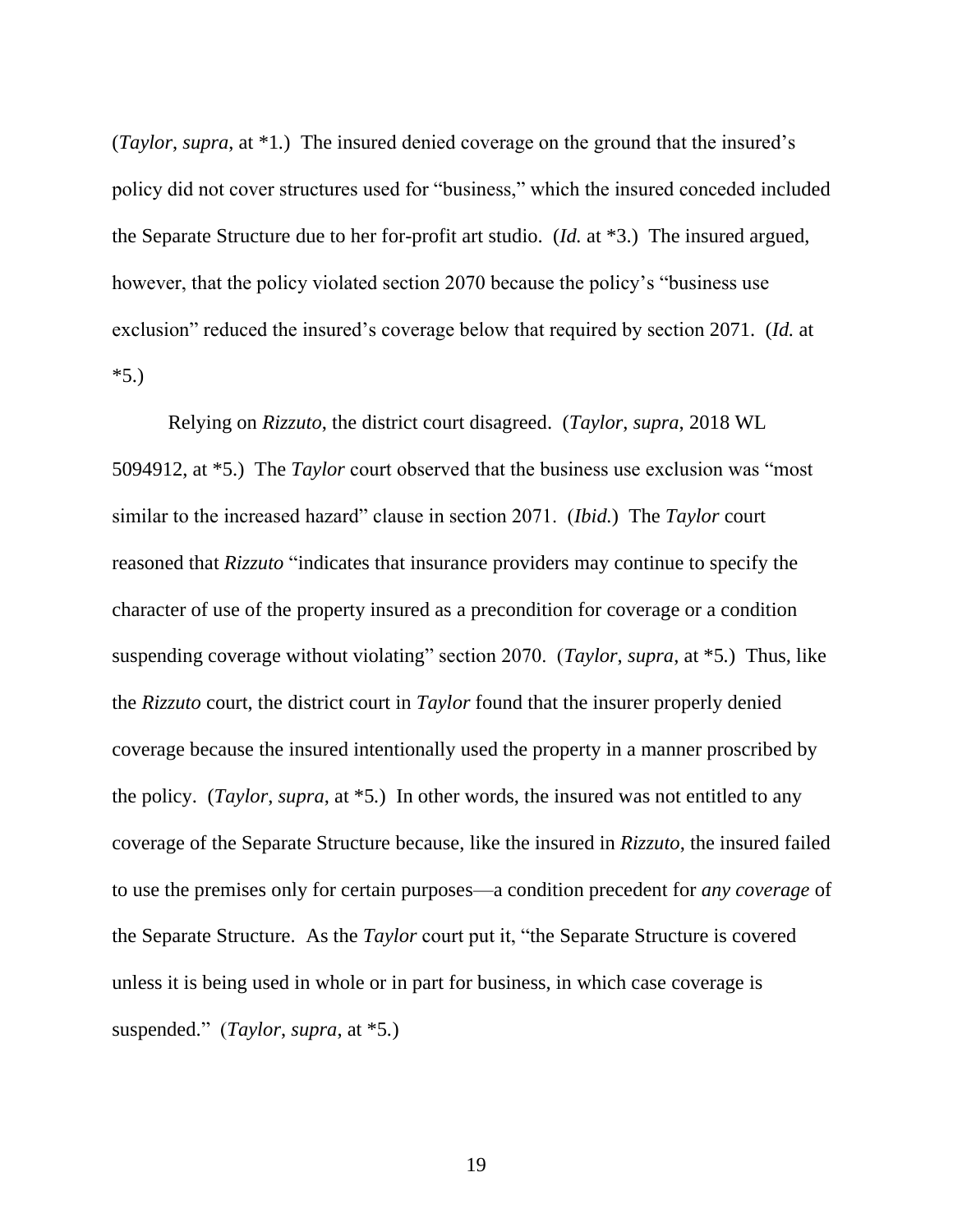As in *Taylor* and *Rizzuto*, the insurer in *McDermott* properly denied coverage for fire damage caused by the husband's illegal marijuana growing operation because the insured violated her policy terms. (*McDermott*, *supra*, 603 Fed. App'x at pp. 374-375.) Specifically, by failing to report the operation to her insurer, the insured violated a provision in her policy that required her to inform the insurer of "'*any* change which may affect the premium risk under th[e] policy," including "changes . . . in the occupancy or use of the resident premises.'" (*Id.* at p. 377.) By failing to do so, the insurer was entitled to deny coverage under a policy provision that allowed the insurer to void the policy if the insured "'omitt[ed] any material fact . . . during the policy period.'" (*Ibid.*)

*Rizzuto*, *Taylor*, and *McDermott* do not control here.**<sup>2</sup>** In all three cases, the insureds intentionally used the covered buildings in a way that violated their respective fire policies and, accordingly, they were not entitled to *any coverage* because they personally breached their insurance contracts. That fact alone—which is not present here—permitted the insurers in all three cases to deny coverage. Further, in *Rizzuto*, the insured increased a hazard indisputably within its control and knowledge. (*Rizzuto*, *supra*, 92 Cal.App.2d at p. 148.) The *Rizzuto* court found there was "ample evidence" to support the trial court's finding that the insured's renting half the building to the cleaning shop "materially increased" a hazard risk because it was "self-evident" that the cleaning

**<sup>2</sup>** Although we find *Taylor* and *McDermott* are distinguishable, we also decline to follow them because *Taylor* is a trial court decision currently on appeal and *McDermott* is unpublished. (See *America Inc. Online v. Superior Court* (2001) 90 Cal.App.4th 1, 6 fn. 2 [court was "hardly inclined" to consider unpublished "out-of-state decisions"].)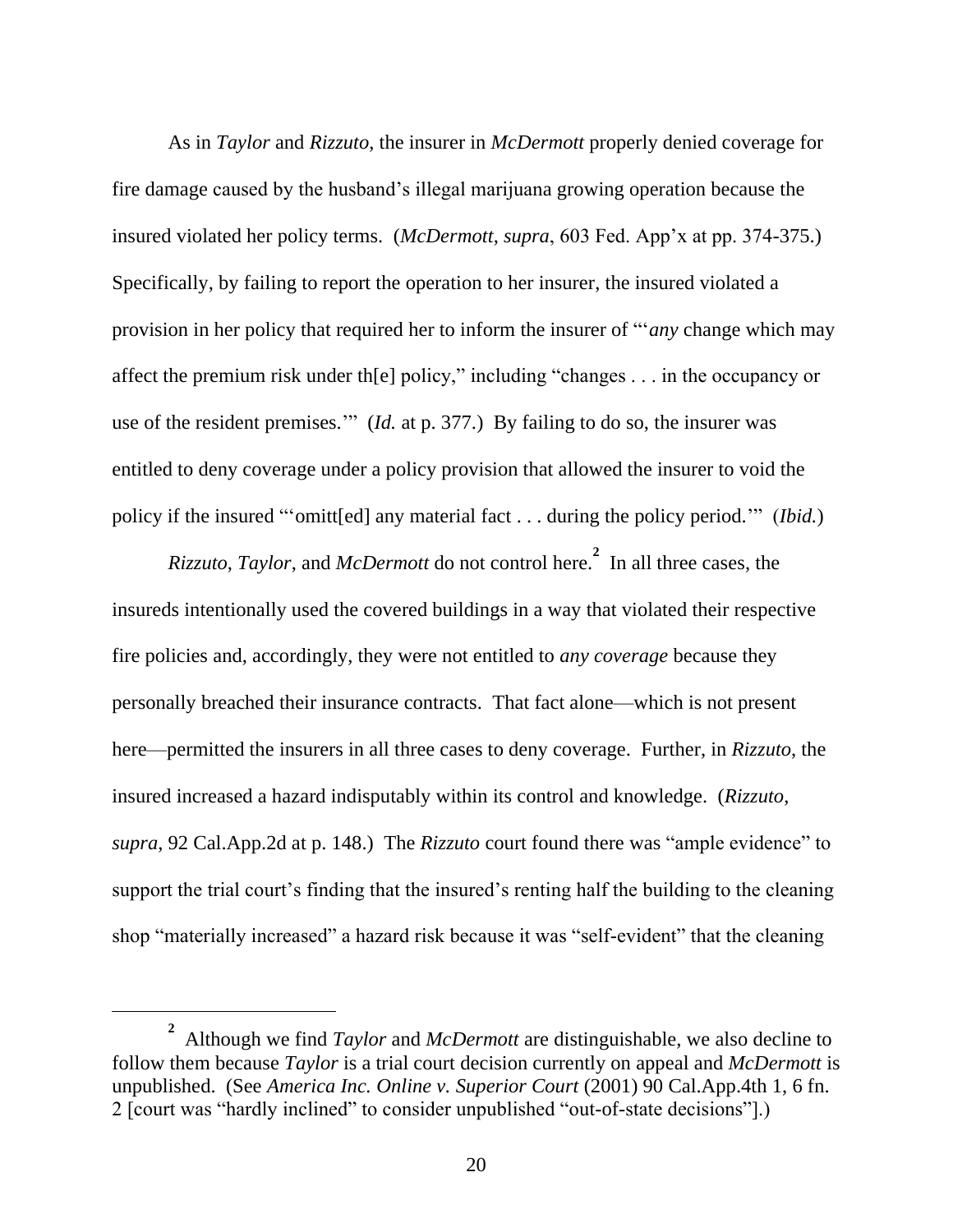shop's services "produced a fire hazard materially higher than that attending a barber shop." (*Ibid.*)

By contrast, the Mosleys did not breach their insurance contract with PSIC. Unlike the insureds in *Rizzuto*, *Taylor*, and *McDermott*, the Mosleys did not use the Property in a prescribed way that would have allowed PSIC to suspend their insurance and deny all coverage. More importantly, contrary to PSIC's assertion and the trial court's finding, there was no evidence Mosleys knowingly increased a risk of fire hazard. In addition, a fact issue remains as to whether Lopez's hazard-increasing conduct was within their control. If it was, then PSIC properly denied coverage. But by denying the Mosleys coverage for Lopez's conduct, regardless of the Mosleys' control over or knowledge of it, the Policy did not provide "substantially equivalent" coverage to that required under section 2071. We therefore reverse the trial court's order granting summary judgment to PSIC and affirm the trial court's order denying the Mosleys' motion for summary judgment.

We affirm the trial court's order denying the Mosleys' motion for summary judgment for an additional reason. As the trial court correctly observed, the Mosleys' motion for summary judgment failed to address both of their claims. Their separate statement in support of the motion "only addresse[d] (1) [their] first cause of action for breach of contract . . . and (2) the issue that defendant had a duty under the policy to pay the losses incurred by [the Mosleys]." The trial court therefore properly denied the Mosleys' summary judgment motion because it did not address their second cause of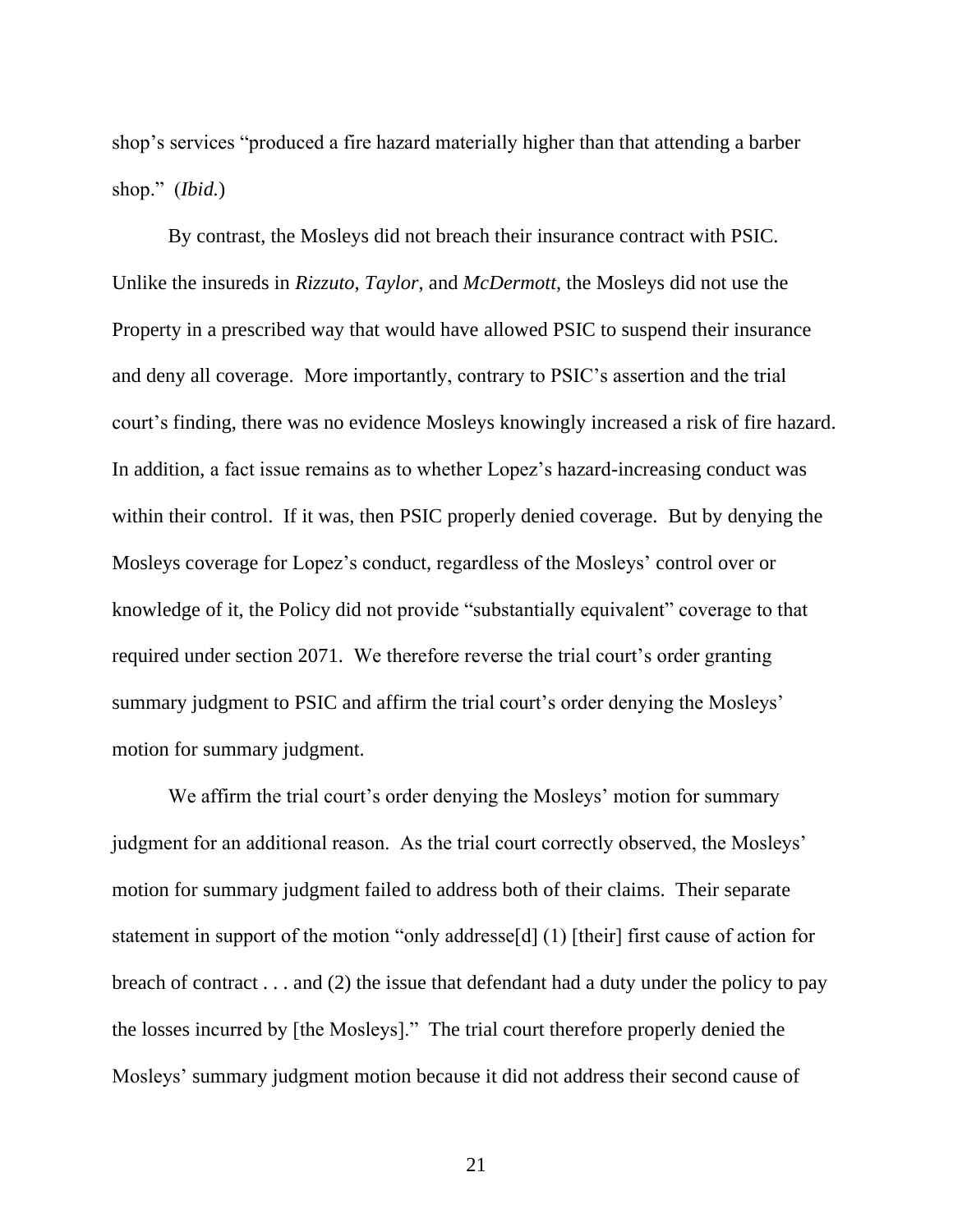action. (*Jameson v. Desta* (2013) 215 Cal.App.4th 1144, 1165 [holding party must address all of the plaintiff's theories of liability to be entitled to summary judgment].) In any event, as we explained below, we conclude PSIC is entitled to summary adjudication on that cause of action.

#### *2. Forfeiture*

At oral argument, counsel for PSIC argued the Mosleys forfeited any argument that Lopez's conduct was not within their "control or knowledge" because they did not address the issue in the trial court and their opening brief only addressed it in passing without argument or citations to the record.

PSIC raised the "control or knowledge" issue in their moving papers. PSIC told the trial court that it "must determine whether PSIC's exclusion for plant growing operations substantially complies with the language of [s]ection 2071 and provides the insured with coverage that is substantially equivalent to that provided in the statute." PSIC argued the Policy did provide such coverage because, under the standard form policy, "PSIC is not liable for a loss occurring due to an increased hazard." Relying on *McDermott*, PSIC argued that the Mosleys' "loss would be excluded under the increased hazard provision in Section 2071 and is also excluded under PSIC's express exclusion for marijuana grow operations," so the Policy provided substantially equivalent coverage to that required by section 2071." PSIC reiterated these arguments in its opposition to the Mosleys' summary judgment motion.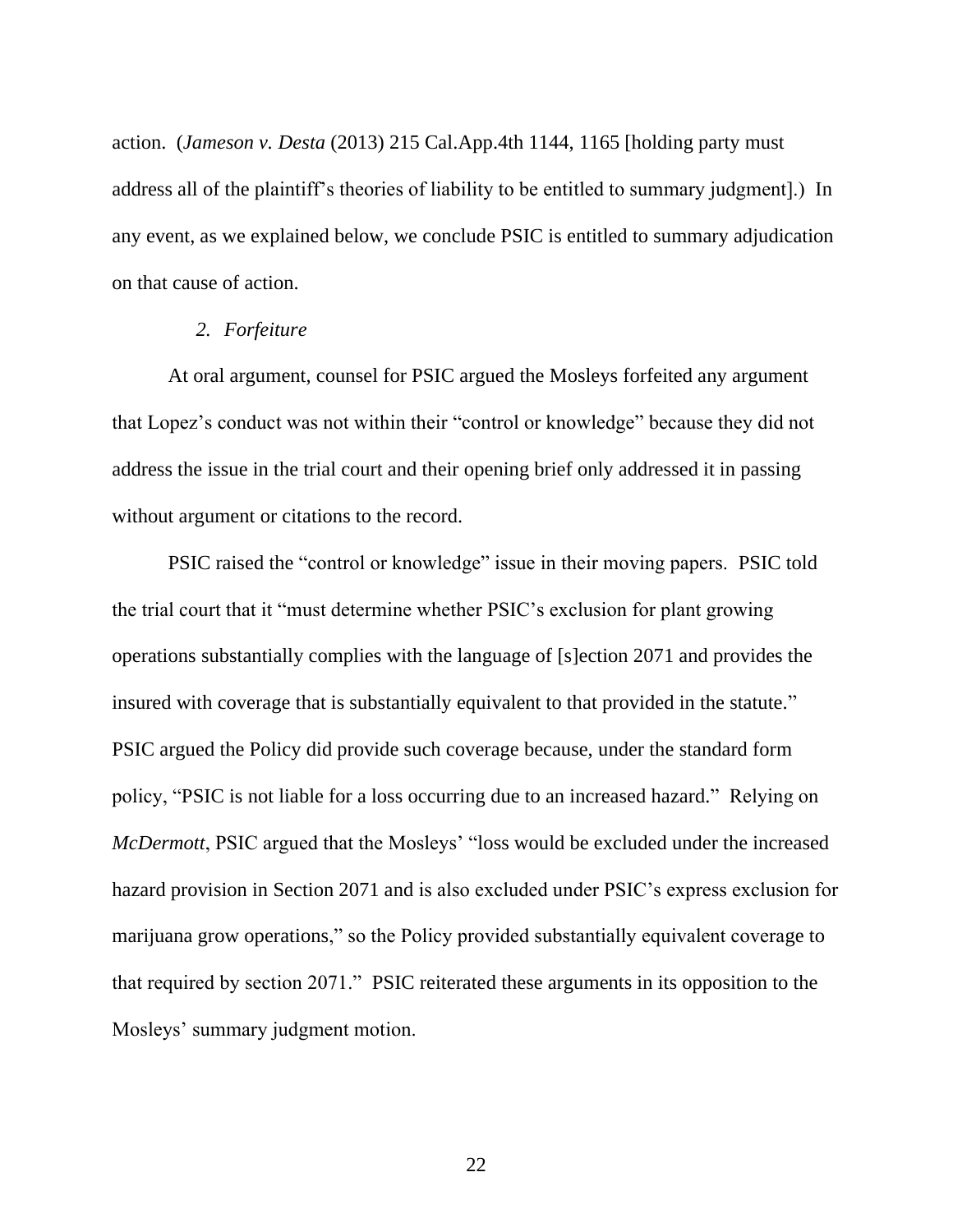In both its moving papers and in opposition to PSIC's motion for summary judgment, the Mosleys argue Paragraph E's exclusion was not enforceable because it results in the Policy providing less favorable coverage than the standard form fire policy would provide. The Mosleys therefore argued the exclusion was void as a matter of law.

At the hearing on the motions, both parties agreed that their cross-motions for summary judgment presented the same issues. PSIC's counsel explained, "the issue before the Court truly is purely a legal question. There are no disputed facts as to the cause of the loss or the application of this exclusion to the loss, assuming it's enforceable. The *sole issue* before the this Court is plaintiff's claim that the exclusion in the [P]olicy is unenforceable per se because the coverage it affords under the [P]olicy is less favorable than what is provided under [section 2071]." (Italics added.)

PSIC's counsel further explained that, "[t]here's no dispute the [P]olicy exclusions, if it would be enforceable, would apply to this loss, and there's also no dispute the marijuana growing operation going on at the property increased the hazard of fire . . . . No one is claiming that did not increase the risk of the hazard of fire. There's also no dispute that this growing operation was under the control of the insured."

PSIC's counsel then argued, "[u]nder standard form policy, there is a provision providing that an insurer is not liable for a loss occurring while the hazard is increased by any means within the control or knowledge of the insured . . . . [T]he insurance company is not liable for loss occurring while the hazard is increased by any means within the control or knowledge of the insured . . . . The question for the Court is [whether] the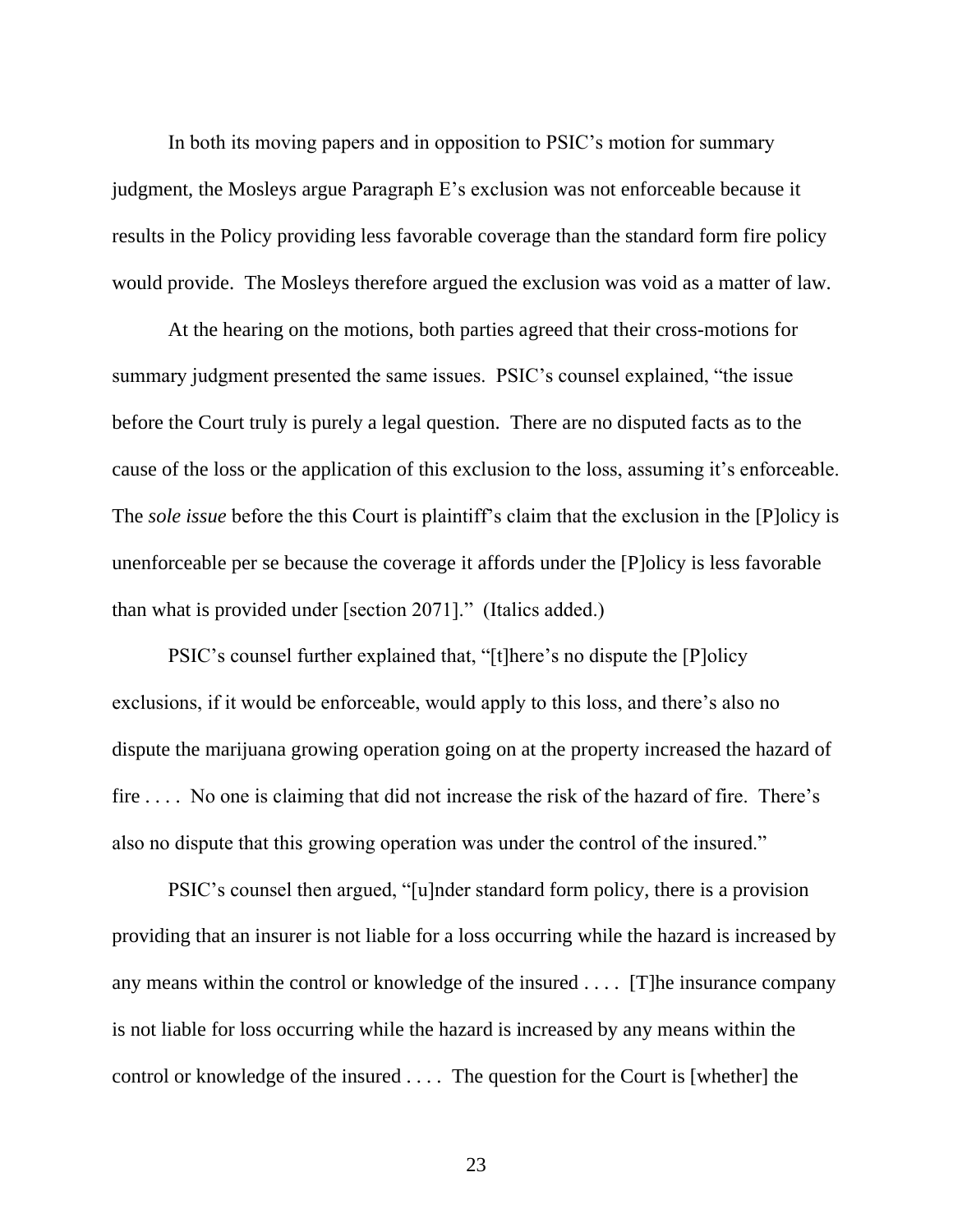policy that we have [is] as favorable as the one that exists under 2017 which excludes coverage for fire losses that are caused by insured's conduct that increases the risk of first. Unfortunately that's what we have. There's no dispute that but for this growing operation, this fire wouldn't have occurred." PSIC's explained that the "[s]tandard form policy doesn't say that the hazard has to be unlawful conduct by an insured. It's anything an insured does that increases the risk of fire beyond what a reasonable person would be doing in a residential home which is, among other things, a marijuana grow operation."

After argument from the Mosleys' counsel, PSIC's counsel continued, "[t]he purpose of this exclusion is that the insurance company in this case has identified certain types of conduct that an insured can engage in that will increase the risk of first. Under [section] 2071, we are allowed to exclude those risks. We can use the broad and, frankly, fairly ambiguous language that appears in the standard form and get into an argument with every insured who wants to grow marijuana in their home did this or not increase the risk of fire."

After brief additional argument from counsel, the trial court stated it would take the matter under submission. The trial court then issued (1) an order granting PSIC's motion for summary judgment and (2) an order denying the Mosleys' motion for summary judgment. In granting PSIC's motion, the trial court found "as a matter of law that the fire coverage in the subject Policy is substantially equivalent to or more favorable to plaintiffs than the coverage in the standard form policy in Ins[urance] C[ode] [section]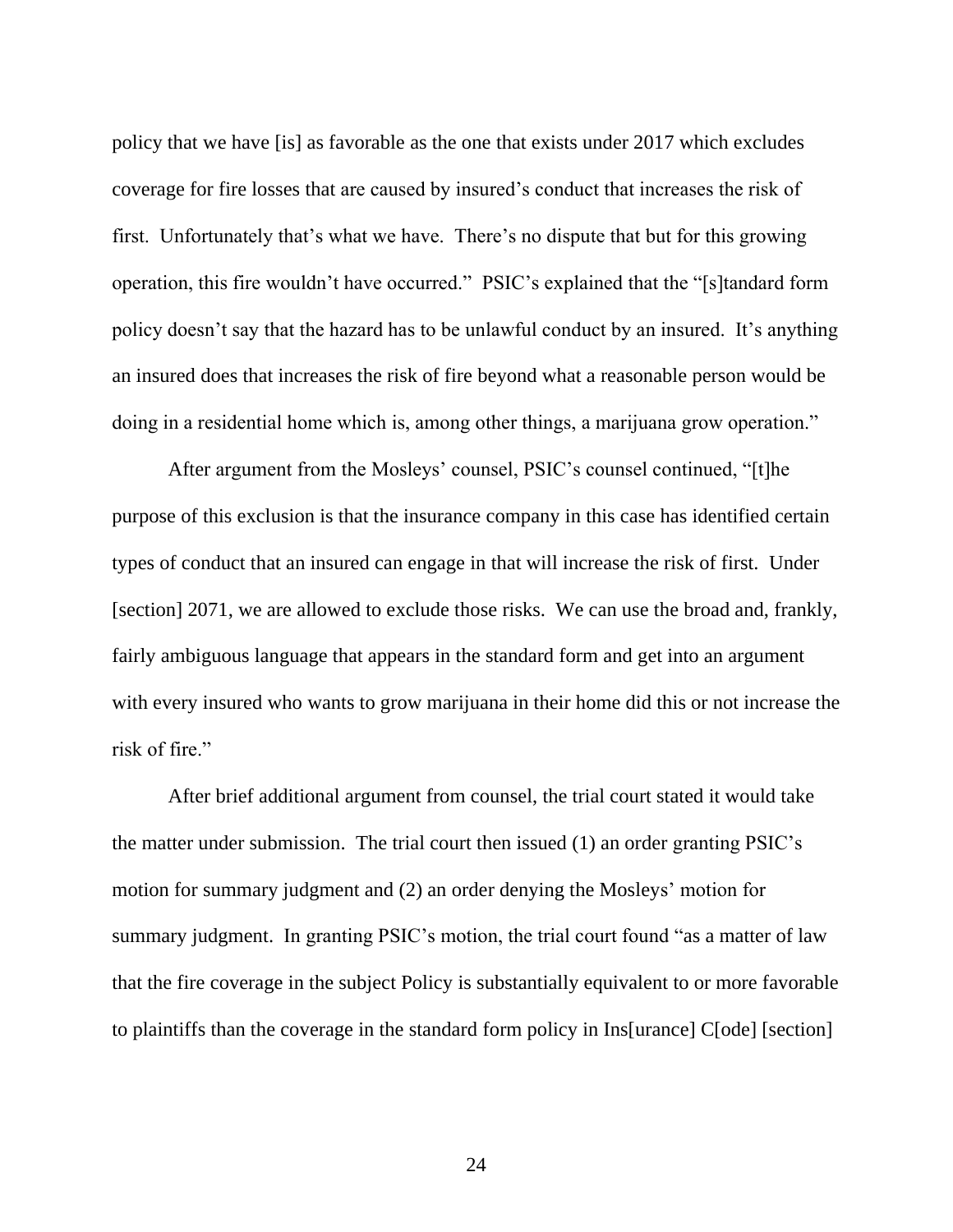2071." The trial court therefore found that, "[b]ecause the exclusion is valid and enforceable, there is no merit to plaintiffs breach of contract claim."

In denying the Mosleys' summary judgment motion, the trial court explained, "[w]hile California Insurance Code 2070 begins by stating that fire policies shall be on the standard form 2071, it provides for an exception when a policy provides coverage against perils other than fire, provided that the fire coverage is substantially equivalent to or more favorable to the insured than that contained in the standard form." The trial court then found, "[s]ection 2071 states that the insurer shall not be liable for loss when the hazard is increased by any means within the control or knowledge of the insured: *such occurred in this case*." The trial court therefore concluded the Mosleys "fail[ed] to establish that the subject exclusion is not substantially equivalent to or more favorable to them than the standard form, or that it is otherwise inconsistent with 2071."

In short, PSIC argued—and the trial court found—that the Policy provided the Mosleys coverage that was substantially equivalent to or more favorable than the standard fire insurance form. Based on that finding, the trial court granted PSIC's motion for summary judgment and denied the Mosleys' cross-motion for summary judgment. Because the trial court's orders turned on its conclusion that Lopez's conduct was within the Mosleys' control or knowledge, we necessarily must address that issue. (See *Aguilar v. Atlantic Richfield Co.* (2001) 25 Cal.4th 826, 860 [appellate court exercises independent judgment in reviewing order granting summary judgment and applies the same analysis as the trial court].)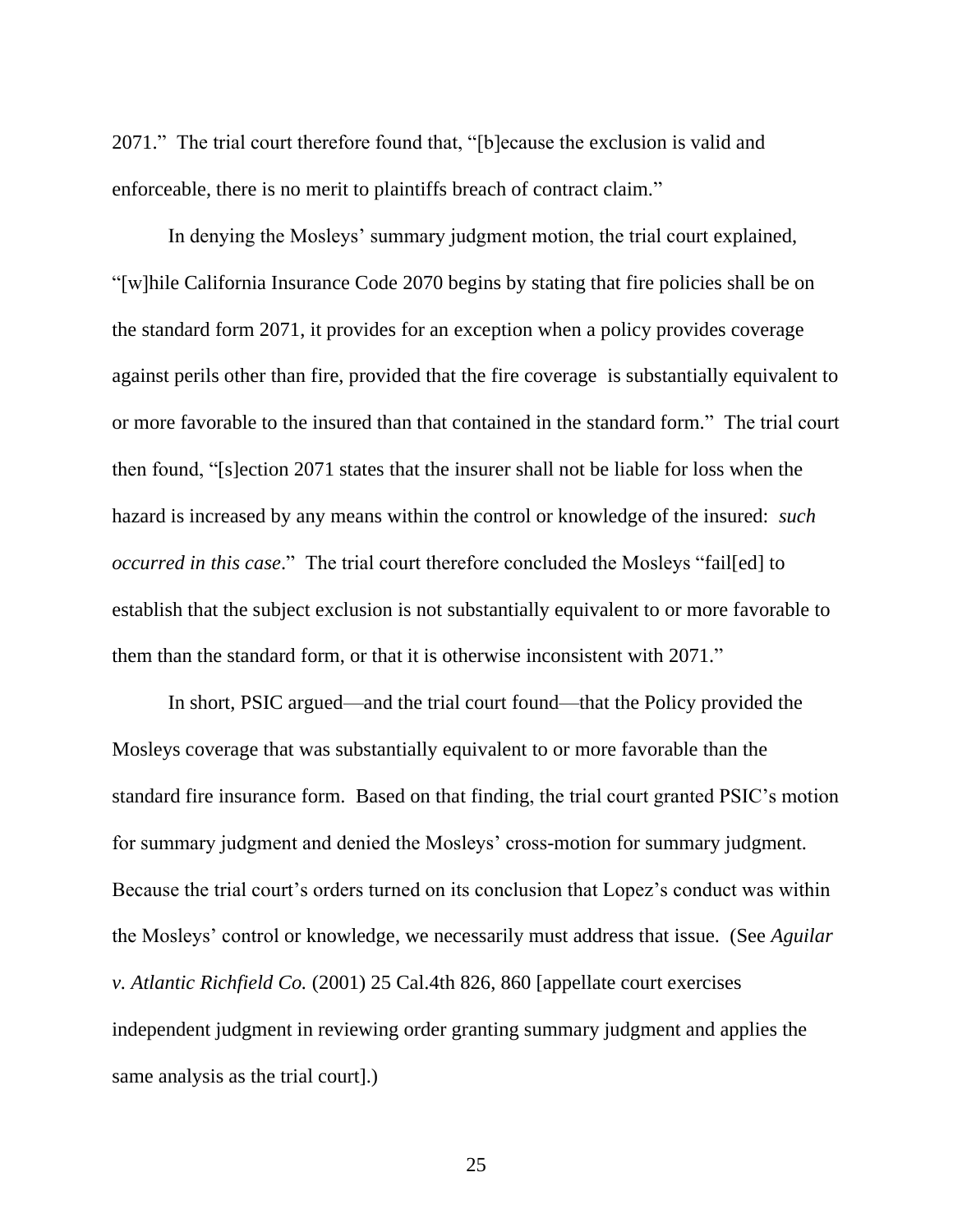The fact that the Mosleys did not oppose PSIC's argument that Lopez's conduct was within their control or knowledge does not mean the trial court properly granted summary judgment on that basis. A party is entitled to summary judgment only if it meets its initial burden of showing there are no triable issues of fact and the moving party is entitled to judgment as a matter of law. (See Code Civ. Proc., § 437c, subd. (o)(2).) This is true even if the opposing party fails to file *any* opposition. (*Thatcher v. Lucky Stores, Inc.* (2000) 79 Cal.App.4th 1081, 1086-1087.) "The court's assessment of whether the moving party has carried its burden—and therefore caused a shift—occurs *before* the court's evaluation of the opposing party's papers. [Citations.] Therefore, the burden on the motion does not initially shift as a result of what is, or is not, contained in the opposing papers. And because a reviewing court employs the same three-step process in the course of its de novo review of a summary judgment [citation], this conclusion applies with equal force on appeal." (*Y.K.A. Industries, Inc. v. Redevelopment Agency of City of San Jose* (2009) 174 Cal.App.4th 339, 367-368.)

Accordingly, "[i]f the defendant [moving for summary judgment] fails to meet this initial burden [of production], it is unnecessary to examine the plaintiff's opposing evidence; the motion must be denied." (*Zoran Corp. v. Chen* (2010) 185 Cal.App.4th 799, 805.) For the reasons explained above, we conclude PSIC failed to meet its initial burden because an issue of fact remains as to whether Lopez's conduct was within their "control or knowledge." PSIC's motion for summary judgment therefore should have been denied—regardless of what the Mosleys did or did not argue in their opposition—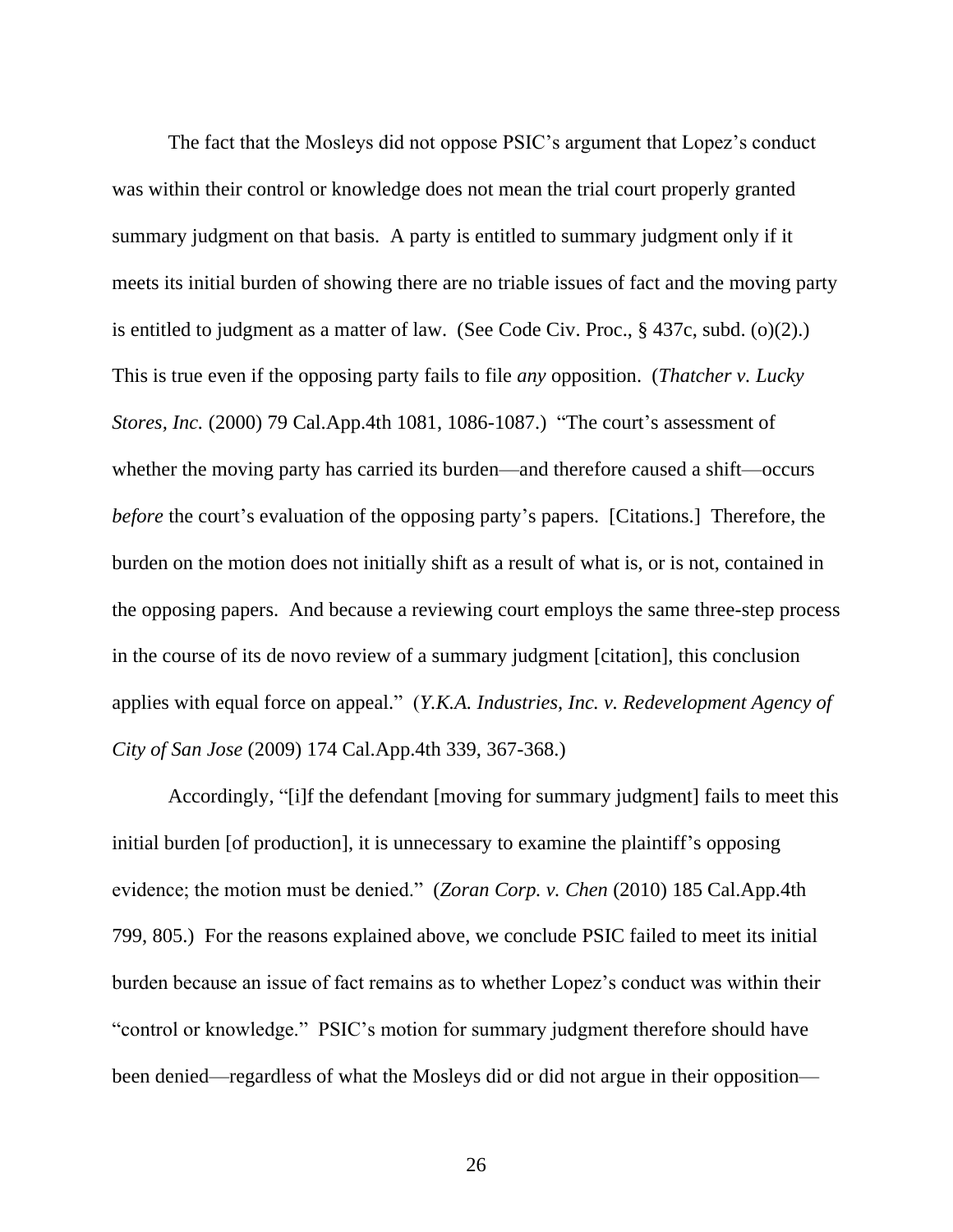because the burden never shifted to them. (See *Denton v. City & County of San Francisco* (2017) 16 Cal.App.5th 779, 794 ["[E]ven without opposition, a court may not grant a motion for summary judgment unless it first determines that defendants have met their initial burden of proof."]; accord, *Reilly v. Inquest Technology, Inc.* (2013) 218 Cal.App.4th 536, 551 fn. 3 ["Reilly suggests the issue of whether the Act applied was waived due to Inquest's failure to oppose the summary adjudication motion. Not so. To prevail on the motion, the burden fell on Reilly to submit evidence sufficient to establish each element necessary to sustain a judgment in his favor."...

## D. *Breach of Implied Covenant of Good Faith and Fair Dealing Claim*

The trial court granted PSIC summary judgment on the Mosleys' claim for breach of the implied covenant of good faith and fair dealing in part because the court found there was a genuine coverage dispute between the parties. We conclude the trial court did not err in so finding.

"[T]here are at least two separate requirements to establish breach of the implied covenant: (1) benefits due under the policy must have been withheld; and (2) the reason for withholding benefits must have been unreasonable or without proper cause." (*Love v. Fire Ins. Exchange* (1990) 221 Cal.App.3d 1136, 1151.) An insurer is not liable for breaching the implied covenant if there is "'a genuine issue as to [the insurer's] liability under California law.' [Citation.]" (*Opsal v. United Services Auto. Assn.* (1991) 2 Cal.App.4th 1197, 1205-1206.) "'*[A] court can conclude as a matter of law that an insurer's denial of a claim is not unreasonable, so long as there existed a genuine issue*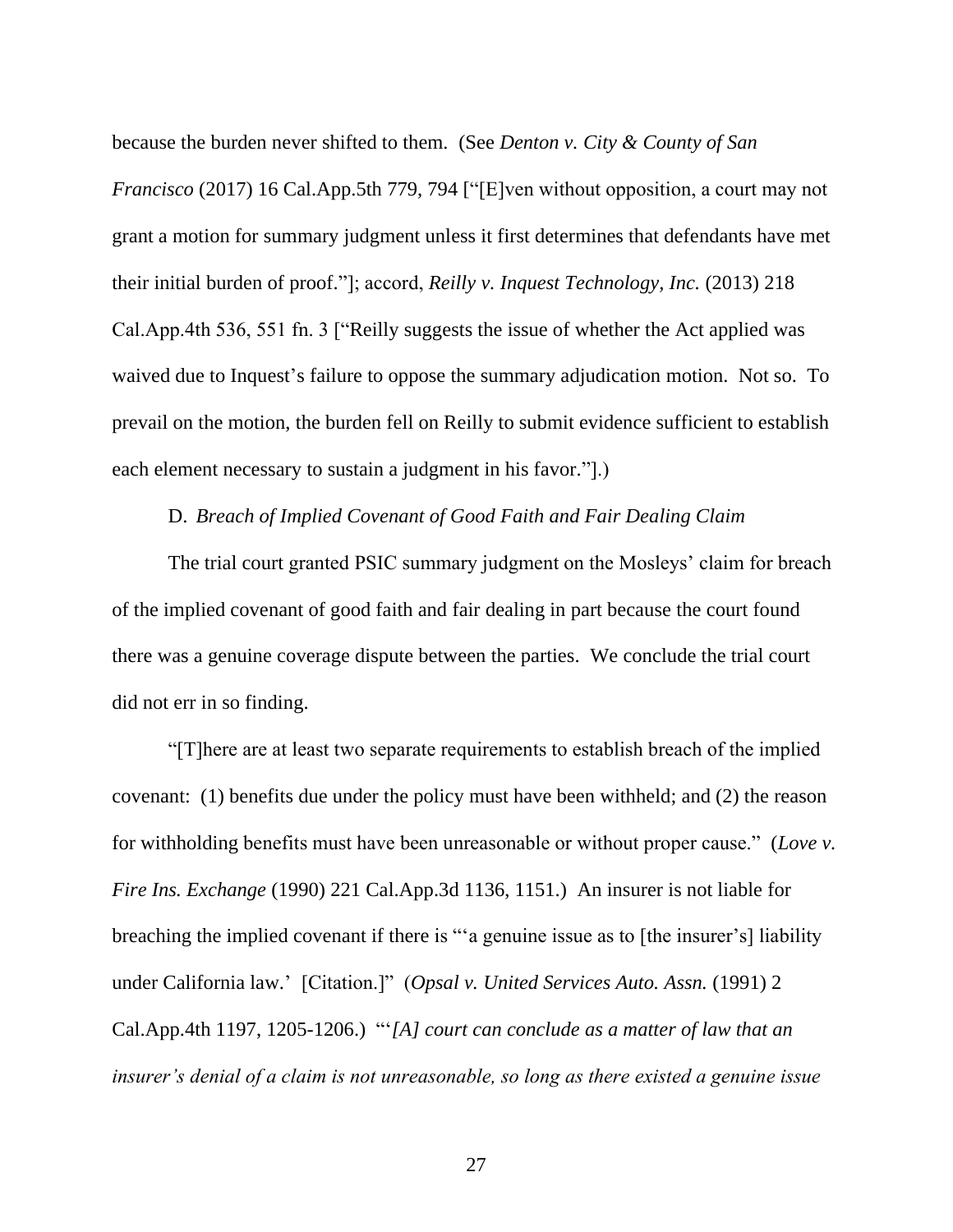*as to the insurer's liability*.' [Citation.]" (*Fraley v. Allstate Ins. Co.* (2000) 81 Cal.App.4th 1282, 1292.)

Thus, to succeed on a claim for breach of the implied covenant, the insured must show that "the insurer acted *unreasonably* or *without proper cause*." (*Jordan v. Allstate Ins. Co.* (2007) 148 Cal.App.4th 1062, 1072.) The insured must show the insurer's conduct "demonstrates a failure or refusal to discharge contractual responsibilities, prompted not by an honest mistake, bad judgment or negligence but rather by a conscious and deliberate act, which unfairly frustrates the agreed common purposes and disappoints the reasonable expectations of the other party thereby depriving that party of the benefits of the agreement." (*Careau & Co. v. Security Pacific Business Credit, Inc.* (1990) 222 Cal.App.3d 1371, 1395.) Accordingly, "an insurer does not act in bad faith when it mistakenly withholds policy benefits, if the mistake is reasonable or is based on a legitimate dispute as to the insurer's liability." (*Century Surety Co. v. Polisso* (2006) 139 Cal.App.4th 922, 949.) "An insurer which denies benefits reasonably, but incorrectly, will be liable only for damages flowing from the breach of contract, i.e., the policy benefits." (*Morris v. Paul Revere Life Ins. Co.* (2003) 109 Cal.App.4th 966, 977.)

We conclude PSIC acted reasonably in denying the Mosleys coverage. As our discussion above shows, there is no clear, controlling California law that establishes whether PSIC properly denied coverage—an issue that turns on whether Lopez's conduct was within the Mosleys' control, which remains to be determined. Under the unique circumstances presented and the lack of guiding California precedent, we think PSIC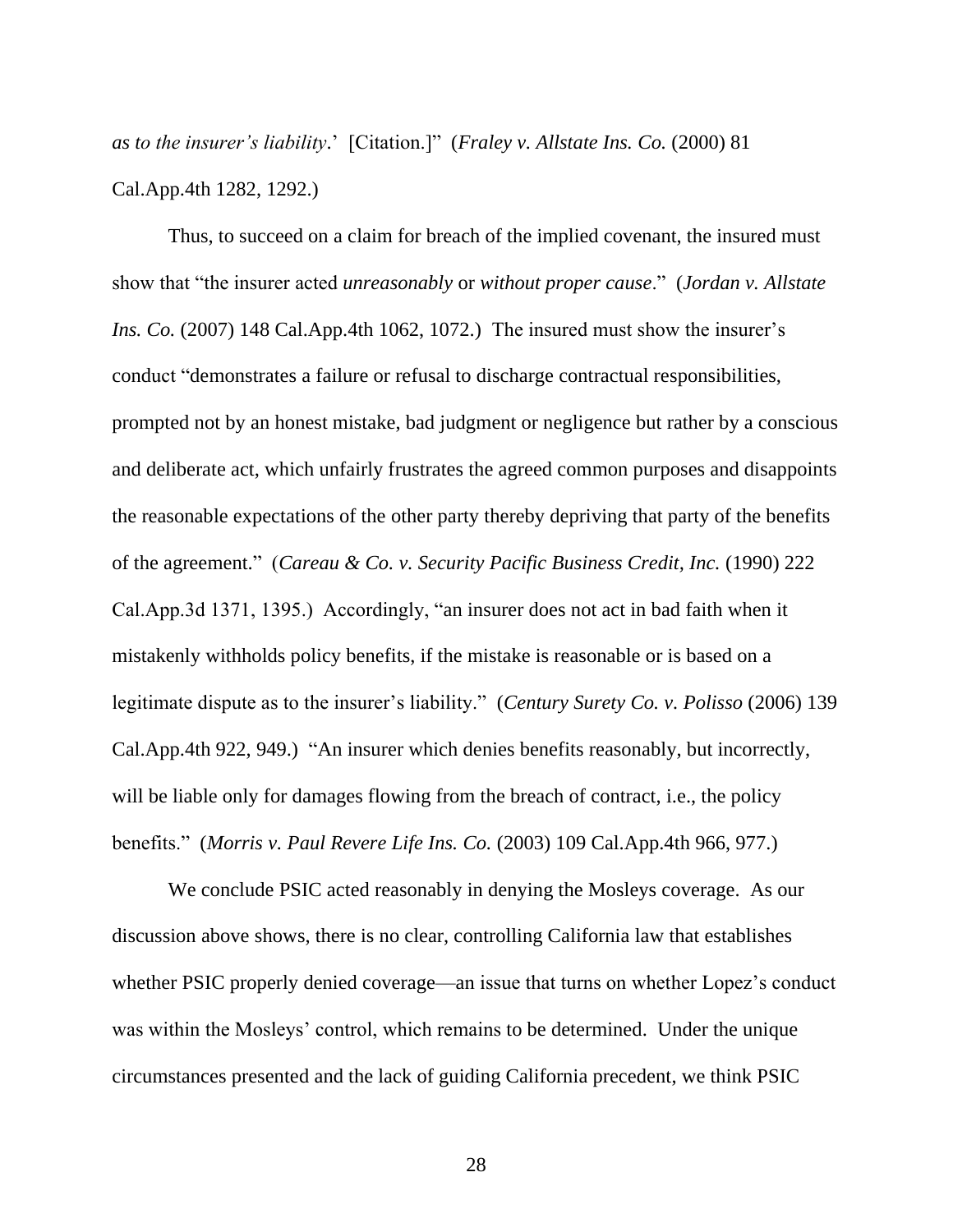reasonably interpreted Paragraph E as permissibly excluding coverage for the damage Lopez caused. On this record, PSIC cannot be liable for bad faith. We affirm the trial court's order granting PSIC summary judgment on the Mosleys' second claim for breach of the covenant of good faith and fair dealing.

## IV.

## DISPOSITION

The judgment is reversed. The trial court's order granting PSIC summary judgment on the Mosleys' first cause of action for breach of contract is reversed, but we affirm the trial court's order granting summary adjudication on the Mosleys' second cause of action for breach of the implied covenant of good faith and fair dealing. The trial court's order denying the Mosleys' motion for summary judgment is otherwise affirmed. The matter is remanded with directions to the trial court to enter an order granting summary adjudication in PSIC's favor on the Mosleys' second cause of action. Each side shall bear their own costs on appeal.

## CERTIFIED FOR PUBLICATION

CODRINGTON

I concur:

 $\overline{J}$ .

McKINSTER

Acting P. J.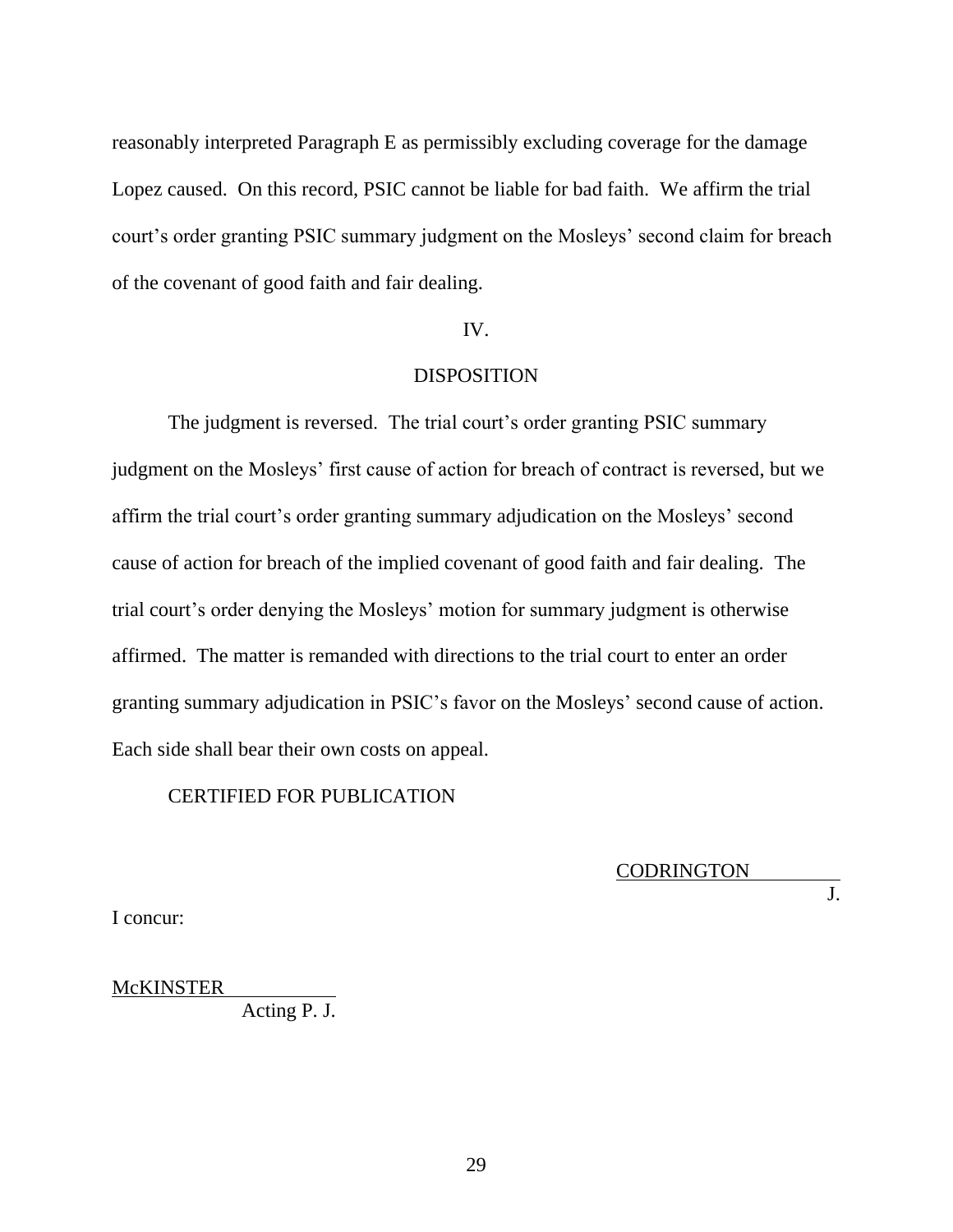## MENETREZ, J., Dissenting.

The majority opinion works two significant changes in California law, one procedural and one substantive. First, the opinion reverses summary judgment on the basis of an argument that was not raised in the trial court. The opinion reasons that the argument was not forfeited because an appellant can always challenge summary judgment on the ground that the moving party did not carry its initial burden—the appellant need not have presented that argument to the trial court in order to preserve it for appeal. That is a new rule of California appellate procedure.

Second, the majority opinion alters the coverage of every fire insurance policy in California. It does so by interpreting the word "or," in a coverage exclusion, to mean "and." The opinion recognizes that there is no authority in California law for such an interpretation. (Maj. opn., *ante*, at p. 11 ["we have not located[] any binding California authority interpreting" the exclusion in question].) The opinion consequently bases its interpretation on various out-of-state authorities, primarily federal and Minnesota case law from the 1930s. Moreover, the majority opinion does this without the benefit of briefing by the parties. No party to this appeal has ever advocated the interpretation adopted by the majority opinion, and no party has ever briefed the interpretation's merits, pro or con.

I would not reach the policy interpretation issue on which the majority opinion is based, because the issue was not raised in the trial court and has not been briefed on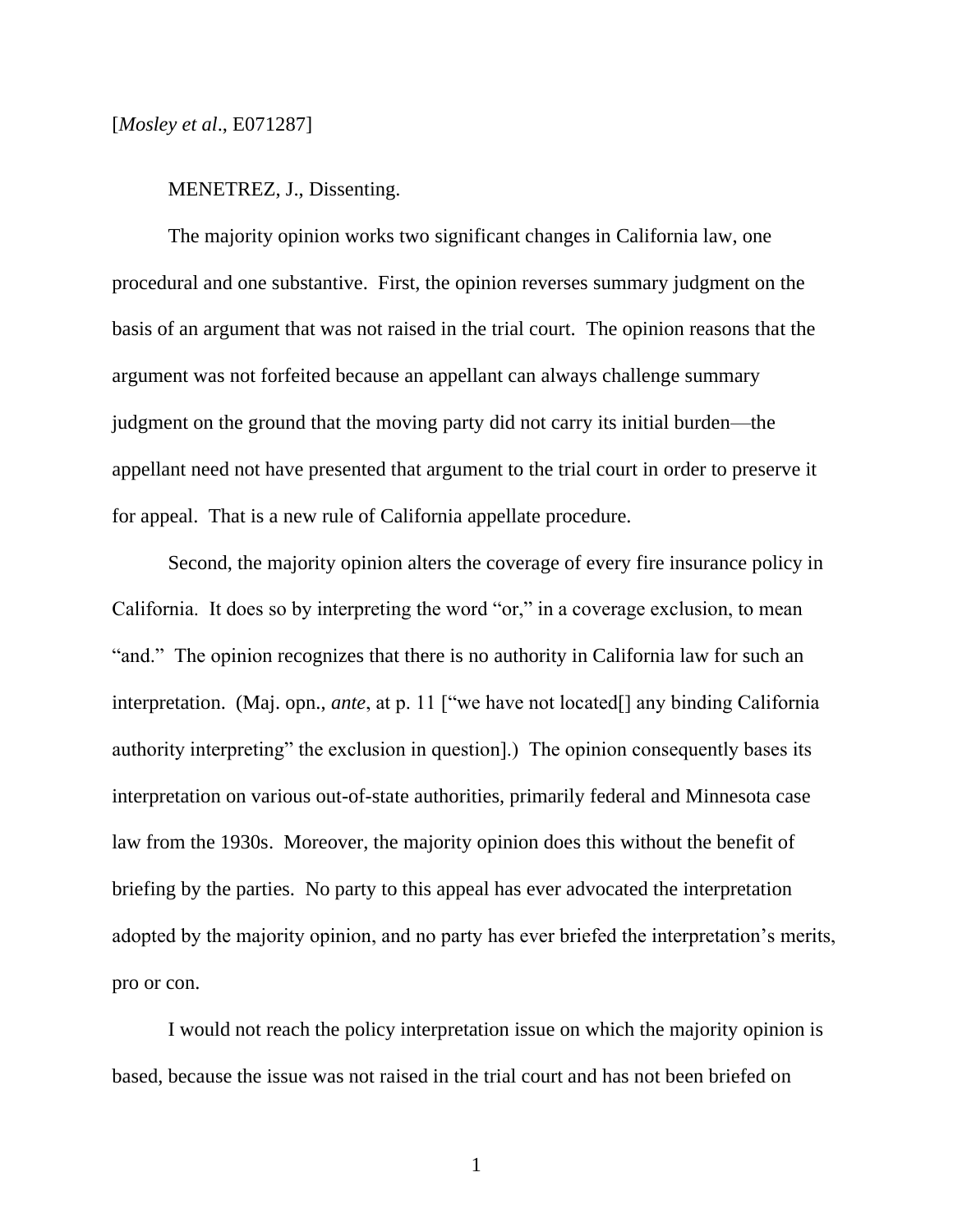appeal. Instead, I would address the arguments raised by appellants only to the extent that appellants preserved them by presenting them in the trial court first. Because the properly preserved arguments raised by appellants are meritless, I would affirm. I therefore respectfully dissent.

## I.

Pacific Specialty Insurance Company (PSIC) issued a homeowner's policy for a home owned by James and Maria Mosley. Years later, the Mosleys rented the home to a tenant who used it to operate an indoor marijuana-growing operation. In connection with that operation, the tenant modified the home's electrical wiring in order to bypass the meter and steal electricity from the grid. The illegal wiring caused a fire, damaging the home.

The Mosleys submitted a claim under their policy, but PSIC denied the claim because of the policy's exclusion of coverage for damage resulting from "any manufacturing, production or operation, engaged in: 1. The growing of plants; or 2. The manufacture, production, operation or processing of chemical, biological, animal or plant materials." The Mosleys retained a public adjuster to assist them in pursuing their insurance claim, but the public adjuster agreed with PSIC that coverage was excluded. Undaunted, the Mosleys sued PSIC for breach of contract and bad faith.

PSIC moved for summary judgment on the ground that the claim was properly denied under the exclusion for plant-growing operations. PSIC's motion also addressed Insurance Code section 2070, which requires that all fire insurance policies in California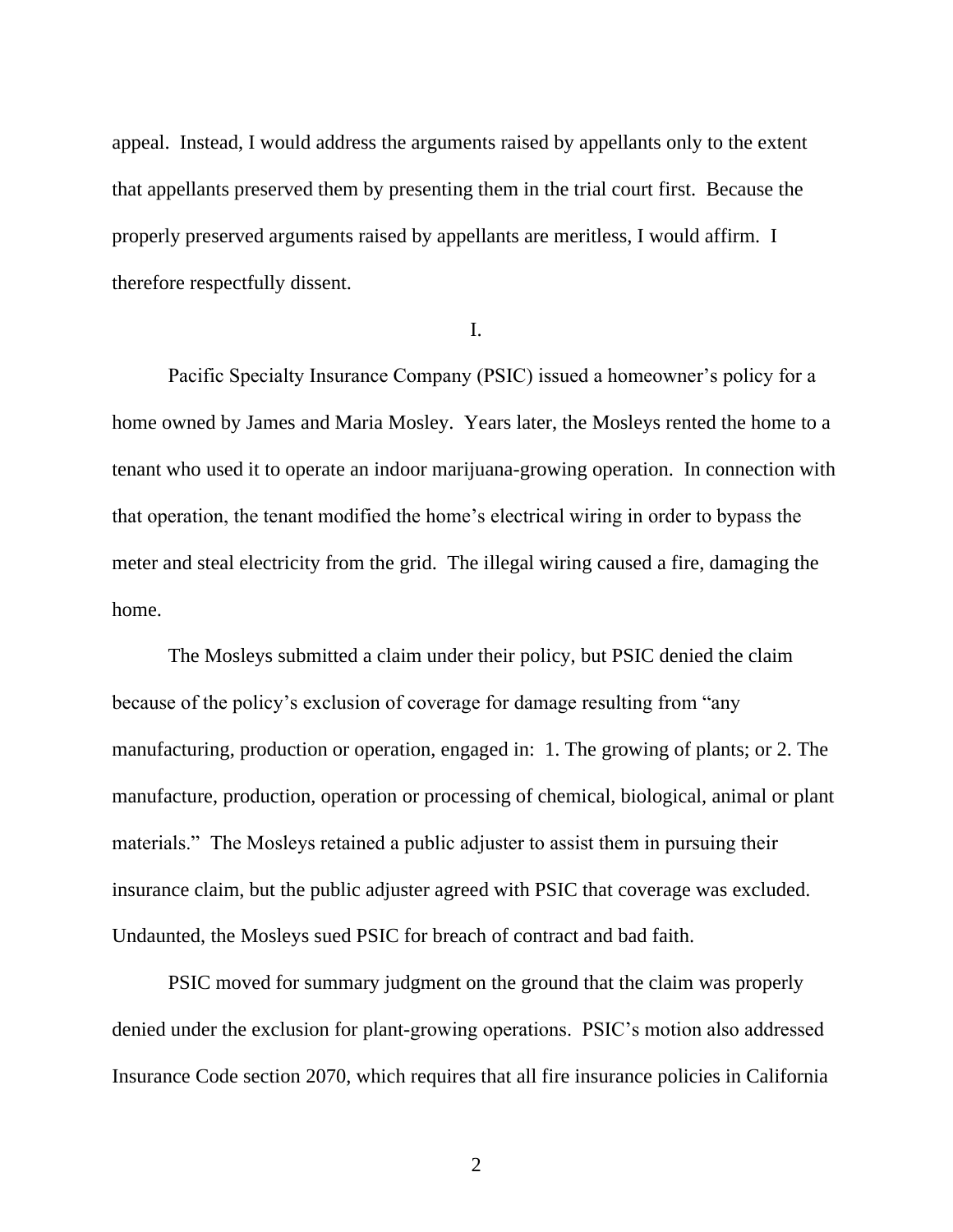provide coverage that "is substantially equivalent to or more favorable to the insured than that contained in" the standard form fire insurance policy of Insurance Code section 2071.<sup>1</sup> The standard form policy contains an exclusion for any "loss occurring . . . while the hazard is increased by any means within the control or knowledge of the insured." (§ 2071.) PSIC argued that the illegal wiring increased the hazard and was within the control or knowledge of the Mosleys, bringing the loss within the scope of that exclusion. ("What occurs in [p]laintiffs' home is certainly under their control.") Thus, because coverage would have been excluded under the standard form policy, the actual policy provided substantially equivalent coverage, so its exclusion of coverage was valid and enforceable.

The Mosleys' opposition to PSIC's summary judgment motion did not argue that PSIC failed to carry its initial burden in any respect. In particular, the Mosleys did not argue that PSIC failed to carry its initial burden of showing that the existence of the marijuana growing operation or the illegal electrical wiring was within the Mosleys' knowledge or control. Nor did the Mosleys argue that the actual policy's exclusion for plant growing operations did not apply to their claim, or that the standard form policy's increased hazard exclusion did not apply, or that there were disputed issues of fact as to any of those issues. Instead, the Mosleys argued that (1) PSIC could not rely on the exclusion for plant growing operations as a basis to deny coverage because that exclusion

**<sup>1</sup>** Subsequent statutory references are to the Insurance Code unless otherwise specified.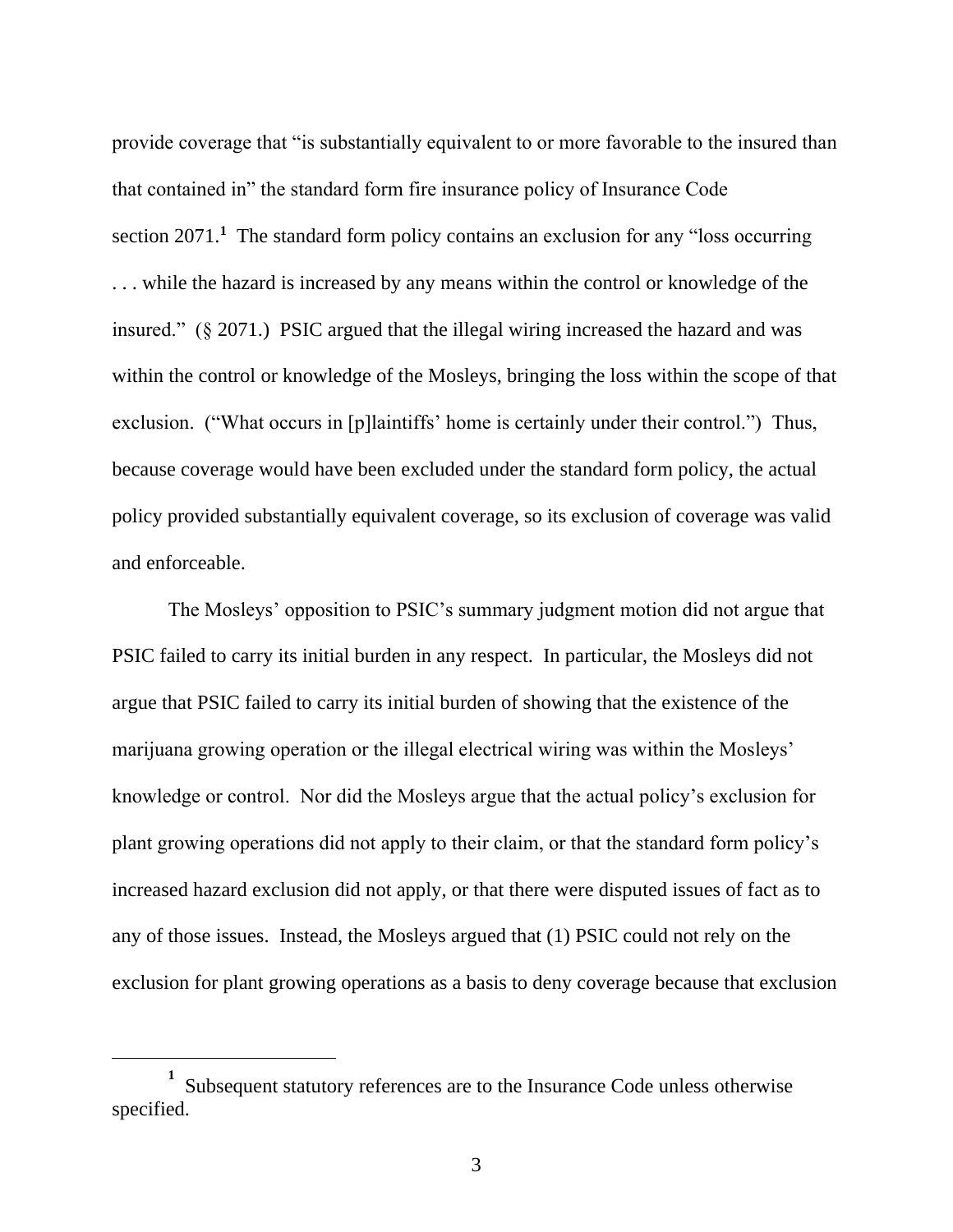was not part of the standard form policy, and (2) PSIC could not rely on the increased hazard exclusion in the standard form policy because that exclusion was not part of the actual policy.

The trial court granted PSIC's motion. It concluded that the exclusion in the actual policy was "valid and enforceable" and that the actual policy provided coverage that was "substantially equivalent to or more favorable to plaintiffs than" the coverage provided by the standard form policy. The court also denied the Mosleys' cross-motion for summary judgment, and it accordingly entered judgment for PSIC.

## II.

The majority opinion reverses on the following grounds: (1) The standard form policy's increased hazard exclusion applies only to increased hazards that are "within the control or knowledge of the insured"  $(\S 2071)$ ; (2) as used in the exclusion, "or" actually means "and," so the exclusion applies only if the increased hazard was within the insured's control *and* the insured knew or should have known that the hazard existed; (3) PSIC did not introduce evidence that the Mosleys knew or should have known about the marijuana growing operation and illegal electrical wiring; so (4) PSIC failed to carry its initial burden of introducing evidence that the increased hazard exclusion applies. (Maj. opn., *ante*, at pp. 11-17.)

The pivotal substantive step in the analysis is (2), the conclusion that "or" means "and." That conclusion affects every fire insurance policy in California, because it is an interpretation of an exclusion in the standard form policy of section 2071, and every fire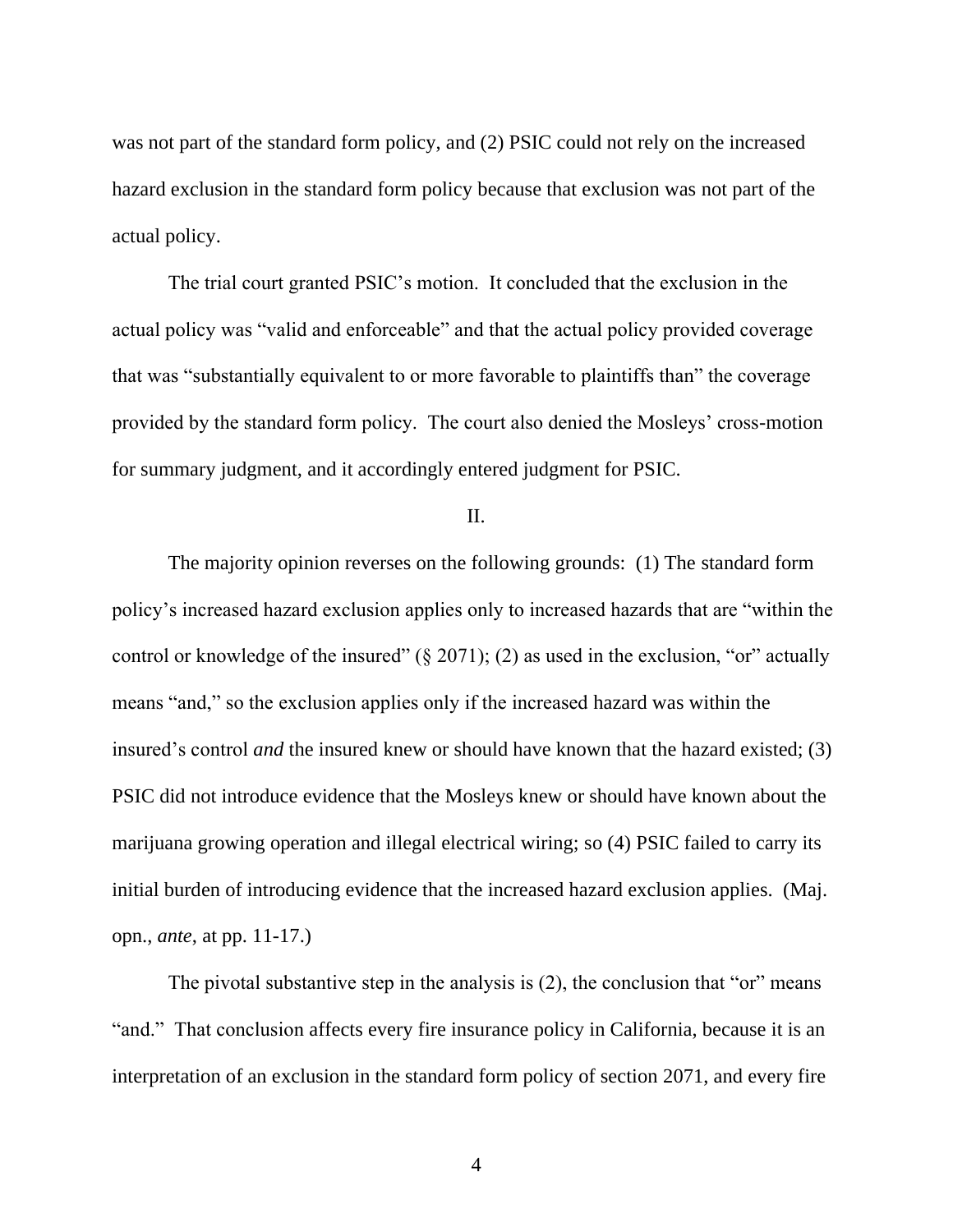insurance policy in California must provide coverage that is substantially equivalent to, or at least as favorable to the insured as, the standard form policy. (§ 2070.)

But the pivotal procedural step in the majority opinion's analysis comes earlier: It is the decision to address the issue at all. In the trial court, the Mosleys did not argue that PSIC failed to carry its initial burden of introducing evidence that the increased hazard exclusion applies. Nor did the Mosleys argue that "or" means "and." In fact, to this day the Mosleys have never argued that "or" means "and."**<sup>2</sup>**

"Ordinarily the failure to preserve a point below constitutes a [forfeiture] of the point. [Citation.] This rule is rooted in the fundamental nature of our adversarial system: The parties must call the court's attention to issues they deem relevant." (*North Coast Business Park v. Nielsen Construction Co.* (1993) 17 Cal.App.4th 22, 28.) "The same policy underlies the principles of 'theory of the trial.' 'A party is not permitted to change his position and adopt a new and different theory on appeal. To permit him to do so would not only be unfair to the trial court, but manifestly unjust to the opposing party.' [Citation.] The principles of 'theory of the trial' apply to motions [citation], including

<sup>&</sup>lt;sup>2</sup> Again, in the trial court the Mosleys argued only that (1) PSIC could not rely on the plant-growing operation exclusion because it was not contained in the standard form policy, and (2) PSIC could not rely on the increased hazard exclusion because it was not included in the actual policy. The Mosleys' arguments on appeal are largely extended versions of those same arguments. The arguments are frivolous. PSIC can rely on the plant-growing operations exclusion in the actual policy as long as (1) it meets the general requirements for an exclusion to be valid and enforceable (*Regional Steel Corp. v. Liberty Surplus Ins. Corp.* (2014) 226 Cal.App.4th 1377, 1394), and (2) coverage would also have been excluded under the standard form policy (*Century-National Ins. Co. v. Garcia* (2011) 51 Cal.4th 564, 567-569, 573).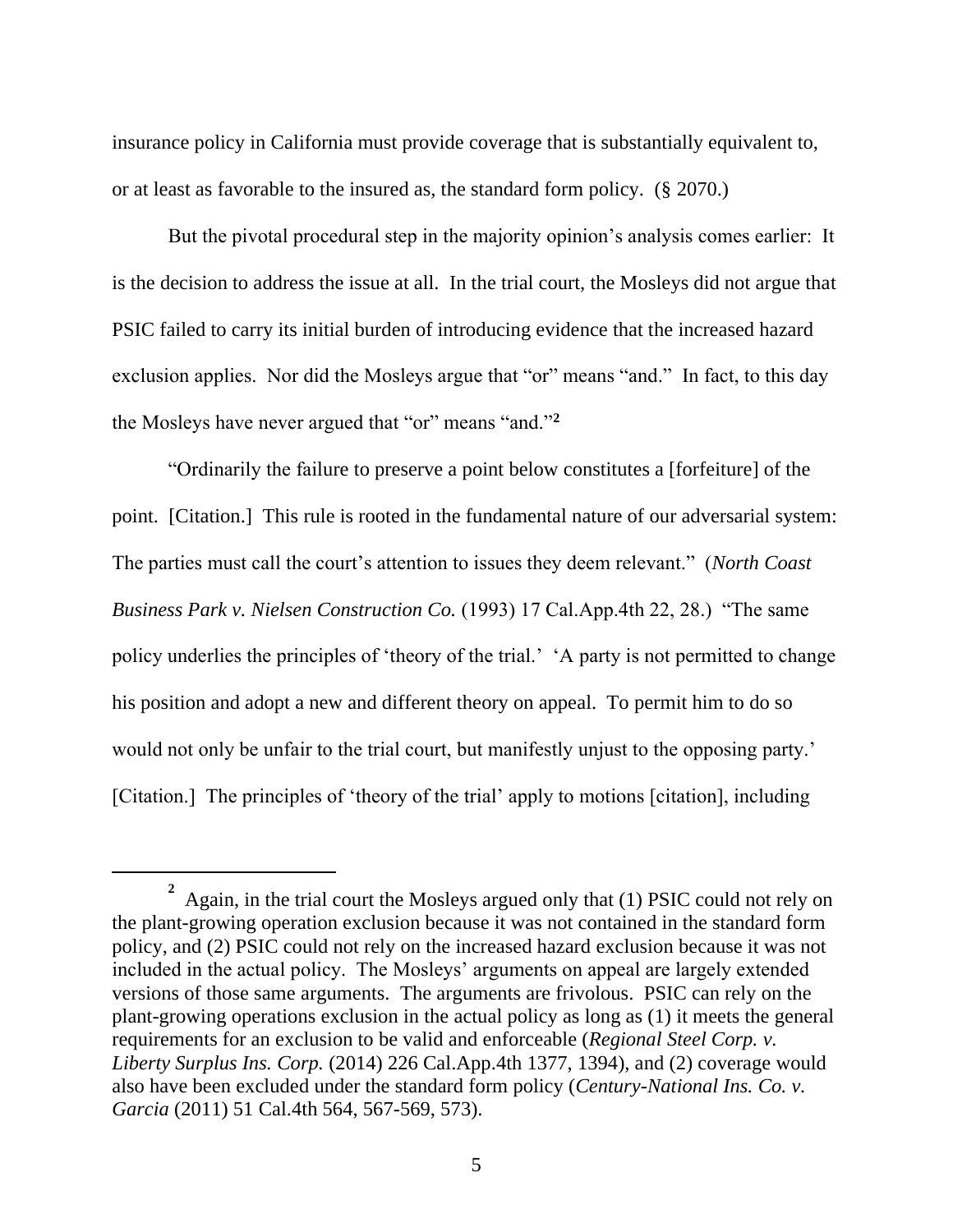summary judgment motions. [Citation.] . . . It would be manifestly unjust to the opposing parties, unfair to the trial court, and contrary to judicial economy to permit a change of theory on appeal." (*Id.* at p. 29.) The forfeiture rule and its application to summary judgment appeals are established beyond question in California case law. (See, e.g., *Venice Coalition to Preserve Unique Community Character v. City of Los Angeles* (2019) 31 Cal.App.5th 42, 54 (*Venice Coalition*); *Jimenez v. 24 Hour Fitness USA, Inc.* (2015) 237 Cal.App.4th 546, 567 (*Jimenez*); *NBCUniversal Media, LLC v. Superior Court* (2014) 225 Cal.App.4th 1222, 1237 (*NBCUniversal*); *Kendall v. Walker* (2009) 181 Cal.App.4th 584, 596 (*Kendall*); *DiCola v. White Brothers Performance Products, Inc.* (2008) 158 Cal.App.4th 666, 675-677 (*DiCola*).)

The majority opinion declines to apply the forfeiture rule for three reasons, none of which has merit. First, the opinion describes at length the extent to which (1) *PSIC argued* in its summary judgment motion that the increased hazard exclusion applied, and (2) *the trial court determined* that it applied. (Maj. opn., *ante*, at pp. 22-25.) But none of that shows that *in opposition to summary judgment the Mosleys argued* either that the increased hazard exclusion did *not* apply, that PSIC had failed to carry its initial burden, or that there was a disputed issue of fact on the issue. The Mosleys needed to present those arguments to the trial court in order to preserve the arguments for appeal. PSIC did not preserve the arguments for the Mosleys by arguing the contrary position, and the trial court did not preserve the arguments for the Mosleys by agreeing with PSIC.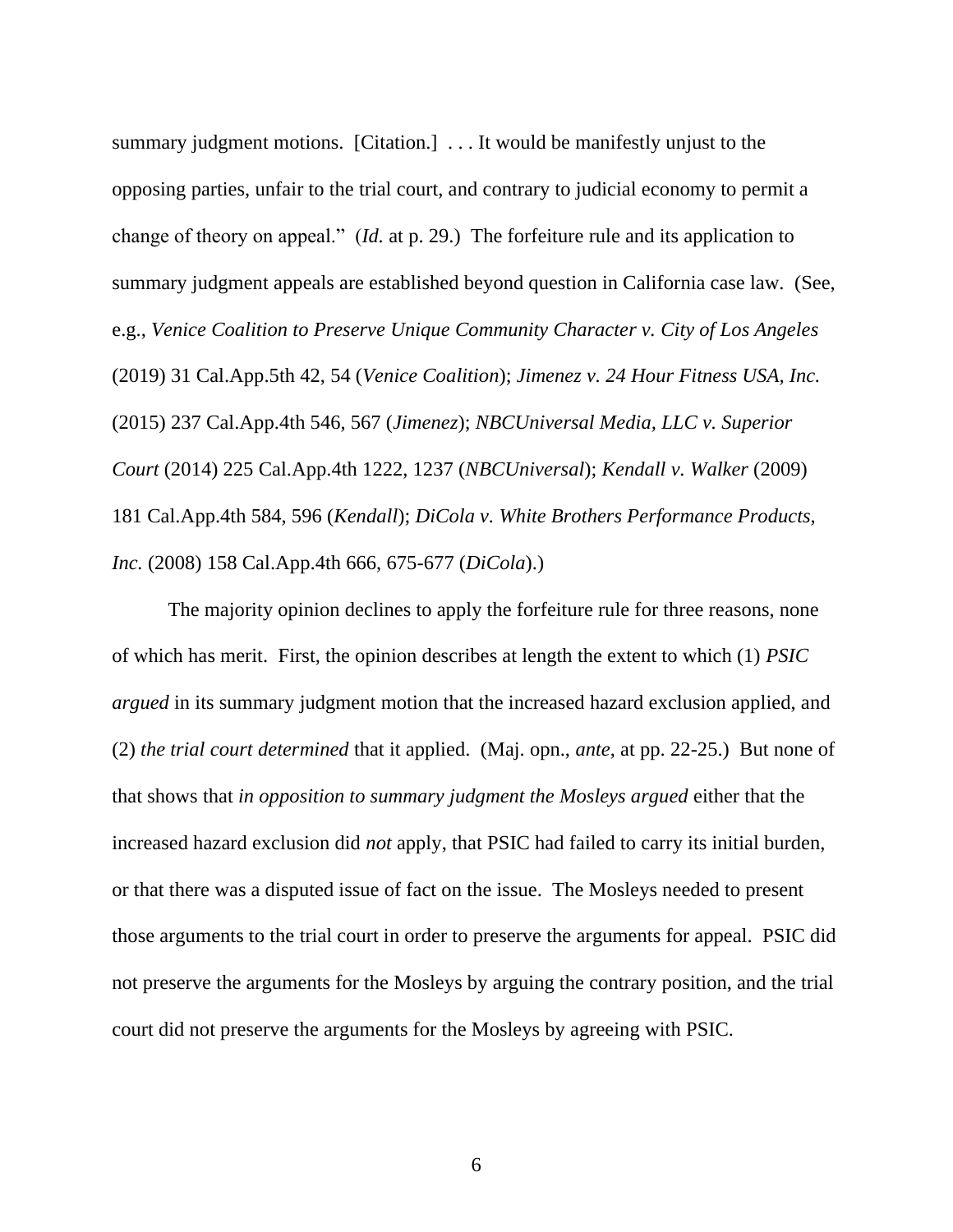Second, the majority asserts that "[b]ecause the trial court's orders turned on its conclusion that [the tenant's] conduct was within the Mosleys' control or knowledge, we necessarily must address that issue. (See *Aguilar v. Atlantic Richfield Co.* (2001) 25 Cal.4th 826, 860 [appellate court exercises independent judgment in reviewing order granting summary judgment and applies the same analysis as the trial court].)" (Maj. opn., *ante*, at p. 25.) Thus, the opinion reasons that because an order granting summary judgment is subject to independent review on appeal, we must address any issues on which the order was based. That reasoning represents a misunderstanding of independent review.

In general, the standard of review '"prescribes the degree of deference given by the reviewing court to the actions or decisions under review."' (*San Francisco Fire Fighters Local 798 v. City and County of San Francisco* (2006) 38 Cal.4th 653, 667.) When we review a ruling independently, we give it no deference. (*Rideau v. Stewart Title of California, Inc.* (2015) 235 Cal.App.4th 1286, 1295.) But our review is still limited to the arguments that the appellant (1) presents on appeal and (2) preserved by presenting them in the trial court. (See, e.g., *Laabs v. Southern California Edison Co.* (2009) 175 Cal.App.4th 1260, 1271, fn. 5 [even on independent review of an order granting summary judgment, our review is limited to the arguments raised on appeal by the appellant]; *Nealy v. City of Santa Monica* (2015) 234 Cal.App.4th 359, 372 [same]; *Mark Tanner Construction, Inc. v. HUB Internat. Ins. Services, Inc.* (2014) 224 Cal.App.4th 574, 583-584 [same]; *Venice Coalition*, *supra*, 31 Cal.App.5th at p. 54 [even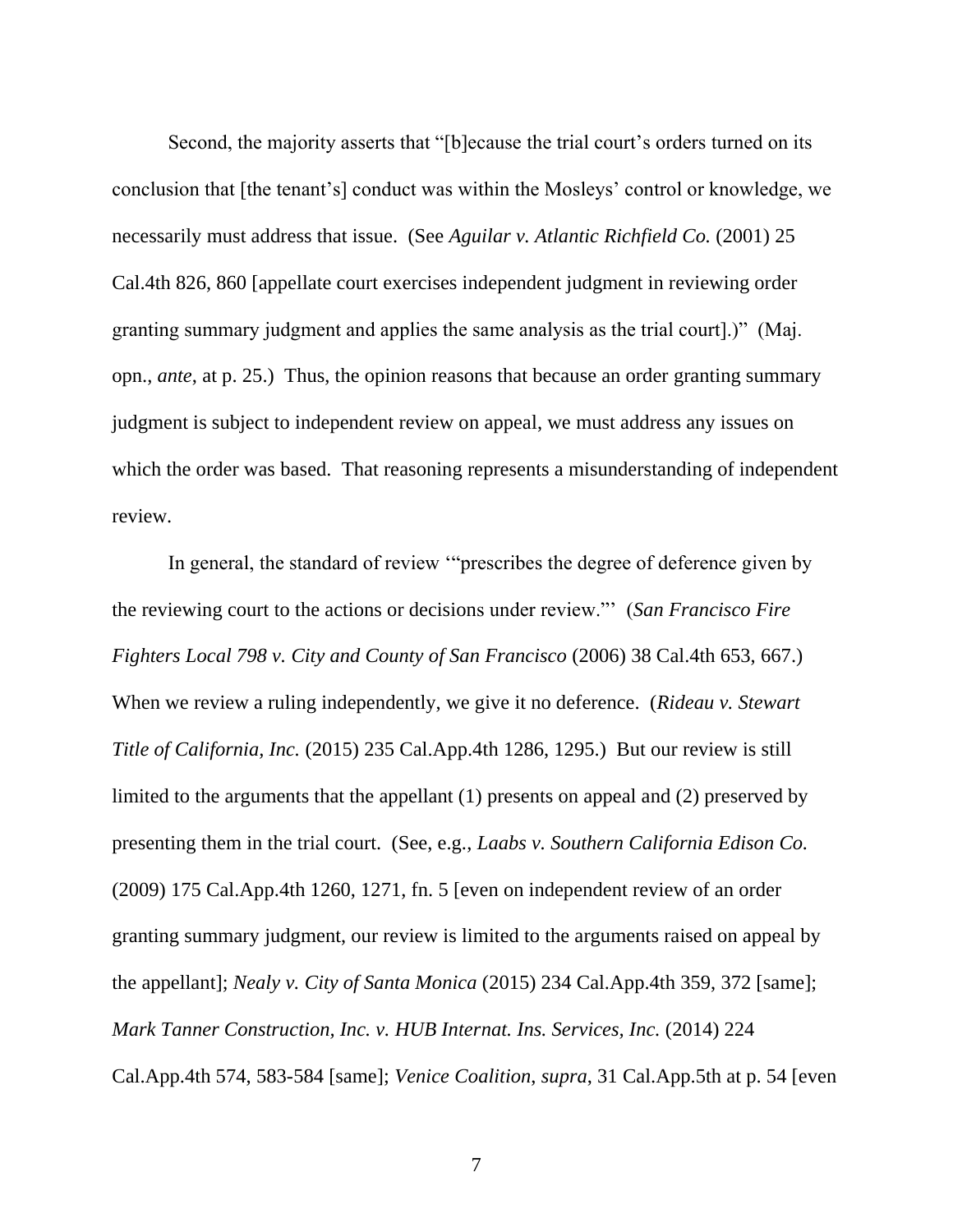on independent review of an order granting summary judgment, our review is limited to arguments the appellant preserved by raising them in the trial court]; *Jimenez*, *supra*, 237 Cal.App.4th at p. 567 [same]; *NBCUniversal*, *supra*, 225 Cal.App.4th at p. 1237 [same]; *Kendall*, *supra*, 181 Cal.App.4th at p. 596 [same]; *DiCola*, *supra*, 158 Cal.App.4th at p. 676 [same]; *Saville v. Sierra College* (2005) 133 Cal.App.4th 857, 873 ["Plaintiff's duty was to direct the court's attention to any different factual basis of liability on which he could rely. Plaintiff failed to do this, and forfeiture is appropriate. Indeed, if this were permitted procedure, parties opposing and losing summary judgment motions could attempt to embed grounds for reversal on appeal into every case by their silence"].)

Thus, independent review of a summary judgment ruling does not mean that we decide the summary judgment motion ourselves, starting from scratch and independently of the arguments presented in the trial court and on appeal. Nor does it mean that we "necessarily must address" every issue on which the trial court's ruling depended. (Maj. opn., *ante*, at p. 25.) Rather, it means that in evaluating the arguments that the appellant raises on appeal and preserved by presenting them in the trial court, we give no deference to the trial court's ruling. The majority opinion's reasoning is thus legally erroneous independent review does not mean what the opinion claims it means.

The majority opinion makes a similar mistake when it cites *Y.K.A. Industries, Inc. v. Redevelopment Agency of City of San Jose* (2009) 174 Cal.App.4th 339 (*Y.K.A. Industries*) for the proposition that when reviewing an order granting summary judgment, we follow the same three-step process as the trial court, namely, examining the pleadings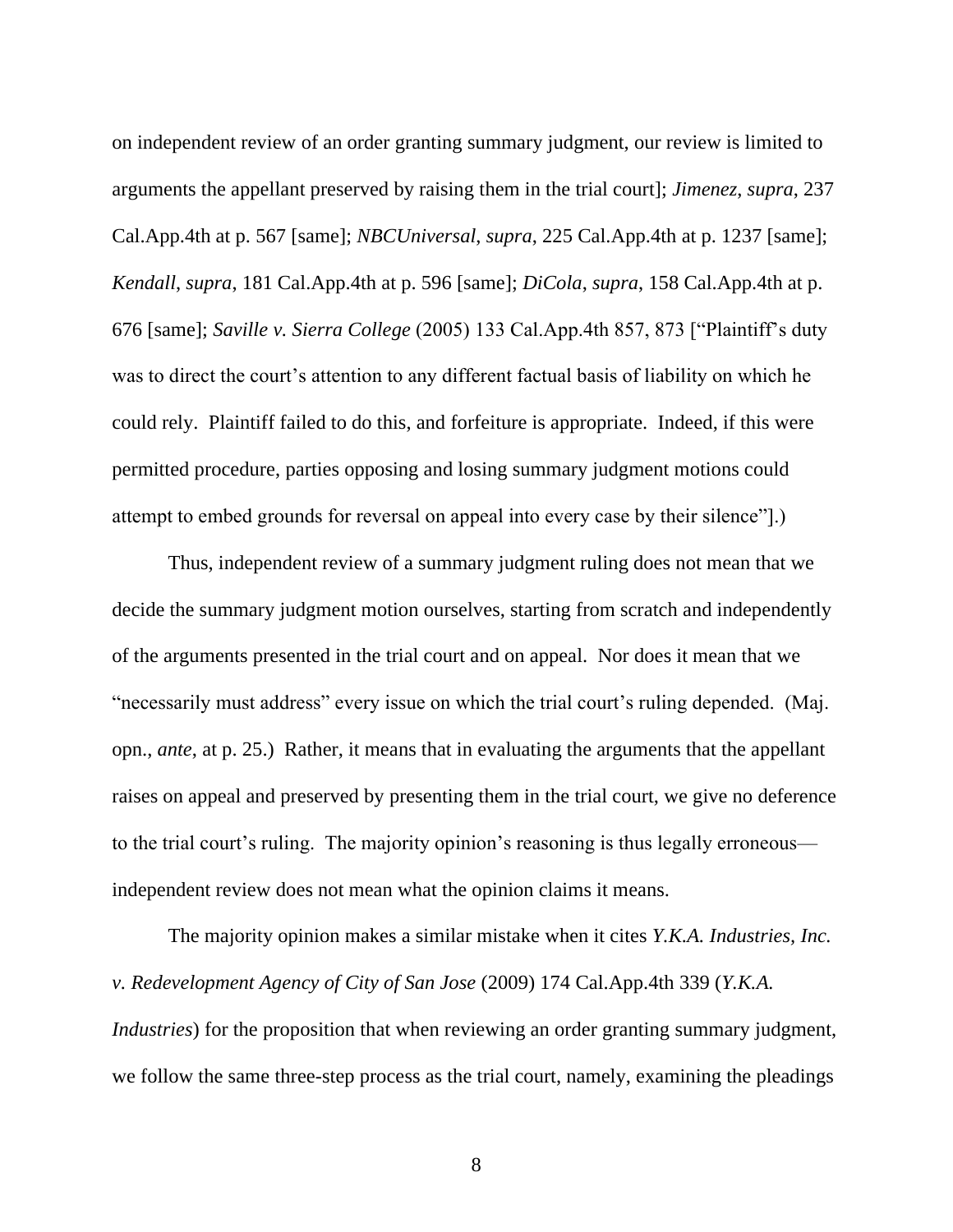to identify the issues, the motion to see if the initial burden was carried, and the opposition to see if there are triable issues of fact. (Maj. opn., *ante*, at p. 26.) Analysis of a summary judgment motion, whether in the trial court or on appeal, must always fit that three-step structure, but that does not mean that we must analyze each step regardless of what the appellant argues on appeal or argued in the trial court. For example, in *DiCola*, *supra*, 158 Cal.App.4th 666, the Court of Appeal expressly declined to address the appellant's argument that the respondents had not carried their initial burden, because the appellant had not presented that argument in the trial court. (*Id.* at p. 676.) The court explained, "Though this court is bound to determine whether defendants met their threshold summary judgment burden independently from the moving and opposing papers, we are not obliged to consider arguments or theories, including assertions as to deficiencies in [respondents'] evidence, that were not advanced by plaintiffs in the trial court." (*Ibid.*) That is, even though we review the order independently, and even though our analysis must fit the usual three-step structure (pleadings, initial burden, opposition), our review is still limited to arguments that the appellant raises on appeal and preserved by presenting them in the trial court.

Third, the majority opinion reasons that because PSIC failed to carry its initial burden in support of its summary judgment motion, the motion should have been denied "regardless of what the Mosleys did or did not argue in their opposition," so we must reach the issue even though the Mosleys did not raise it in the trial court. (Maj. opn., *ante*, at pp. 26-27.) That is, the moving party's failure to carry its initial burden on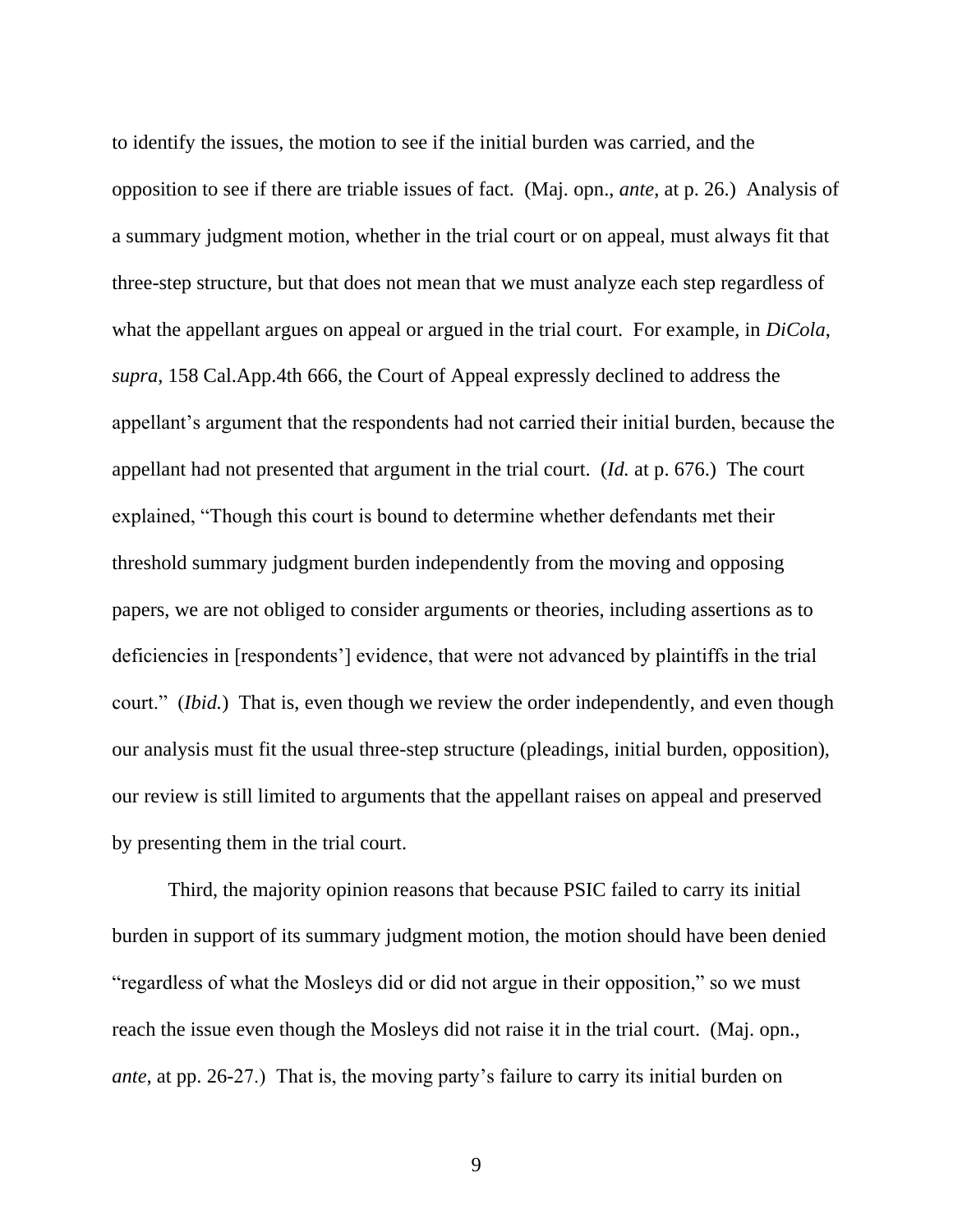summary judgment is an exception to the forfeiture rule and may be raised on appeal even if it was not presented in the trial court. The opinion relies principally upon *Thatcher v. Lucky Stores, Inc.* (2000) 79 Cal.App.4th 1081 (*Thatcher*) as support for that line of reasoning, but such reliance is misplaced. In *Thatcher*, the trial court granted summary judgment solely on the basis that no opposition was filed, consistent with a local rule providing that failure to file opposition to a motion could be deemed an admission that the motion was meritorious. (*Id*. at p. 1084.) The Court of Appeal affirmed because the motion was in fact meritorious, but the court also held that the local rule was invalid as applied to summary judgment motions because such motions cannot be granted by default. (*Id.* at pp. 1083, 1086.) Rather, the court explained, a trial court cannot grant summary judgment without first determining that the moving party has carried its initial burden. (*Id.* at p. 1086.)

*Thatcher*'s holding is irrelevant, because here the trial court did not grant summary judgment by default. The Mosleys filed opposition, the trial court considered it, and the trial court determined that PSIC had carried its initial burden and that there were no disputed issues of material fact.**<sup>3</sup>**

**<sup>3</sup>** The other cases cited in the majority opinion on this point are no more helpful than *Thatcher*, *supra*, 79 Cal.App.4th 1081. In *Y.K.A. Industries*, *supra*, 174 Cal.App.4th 339, the appellant argued in the trial court that the respondent did not carry its initial burden on summary judgment, and the Court of Appeal reversed on the basis of an argument that the appellant raised both in the trial court and on appeal. (*Id.* at pp. 351, 365-366.) In *Zoran Corp. v. Chen* (2010) 185 Cal.App.4th 799, the court did not discuss forfeiture or waiver at all; it reversed summary judgment because there were disputed issues of material fact. (*Id.* at p. 802.) In *Denton v. City and County of San Francisco* (2017) 16 Cal.App.5th 779, the trial court granted summary judgment by default—the *[footnote continued on next page]*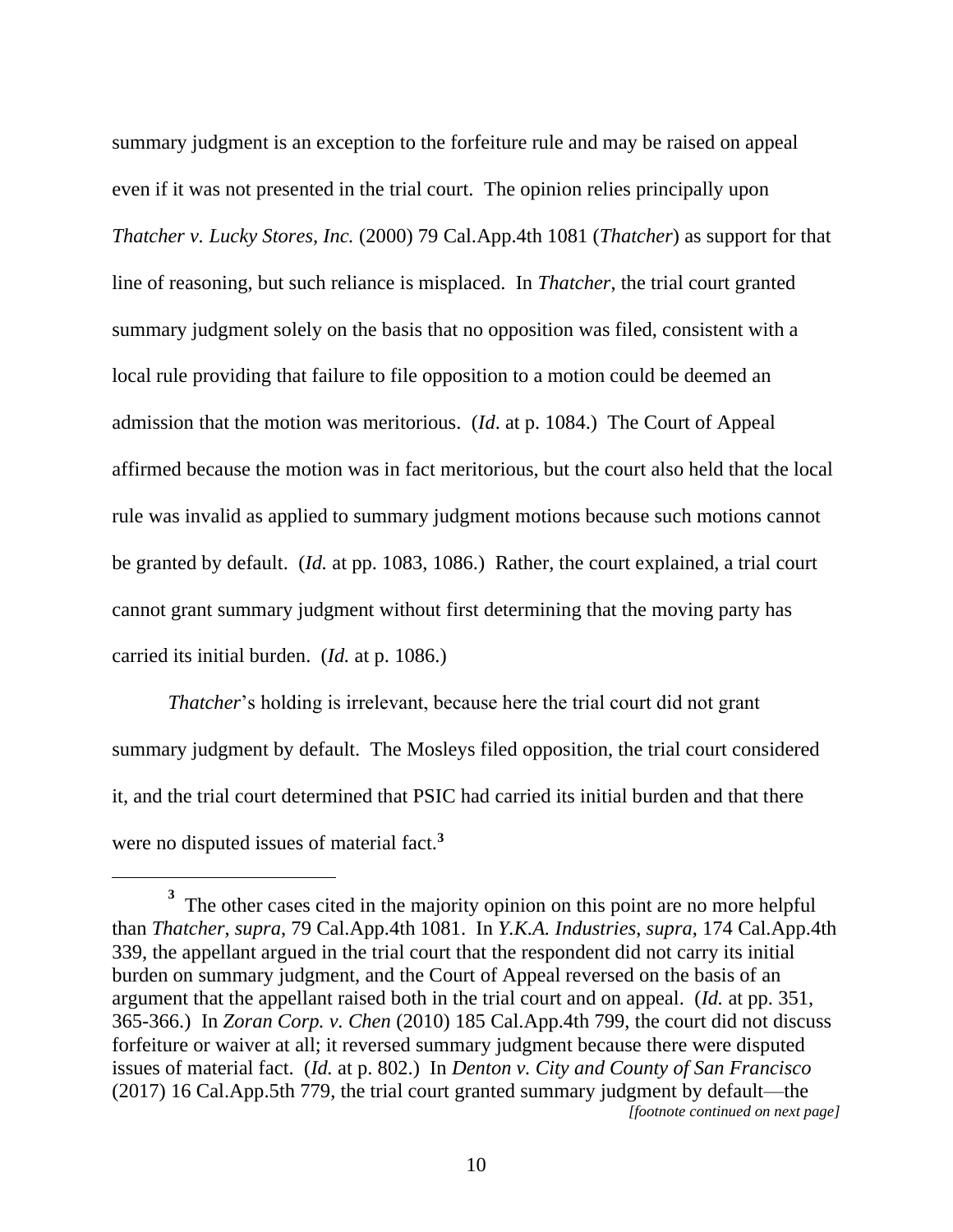*Thatcher* does not hold that the moving party's failure to carry its initial burden on summary judgment is an exception to the general rule that arguments not presented in the trial court are forfeited. Moreover, the majority opinion's application of such an exception in this case is particularly inequitable. PSIC's summary judgment motion on its face appeared to be complete and well supported. The motion cogently argued that the undisputed facts showed that all of the Mosleys' causes of action failed as a matter of law, and the motion was accompanied by supporting evidence. The Mosleys filed written opposition and did not argue that PSIC had failed to carry its initial burden. The trial court did not take any shortcuts. It evaluated the arguments and evidence presented by the parties, determined that PSIC had carried its initial burden, rejected the Mosleys' meritless arguments in opposition, and accordingly granted the motion. Given the majority opinion's approach, however, the trial court was required to do much more than that in order to avoid reversal—it had to locate out-of-state authorities from the 1930s that no party has ever cited (even on appeal), synthesize them into an interpretation of section 2071 that no party has ever advocated (even on appeal), and use that interpretation to support an argument that the Mosleys did not make, namely, that PSIC

plaintiff was never "given any fair opportunity to oppose" the motion, and it did not appear that "the moving papers were ever reviewed" by the trial court. (*Id.* at pp. 782, 792, 795.) The Court of Appeal reversed because the trial court abused its discretion by denying a request for a continuance of the summary judgment hearing and also by denying a subsequent motion for new trial. (*Id.* at p. 794.) And in *Reilly v. Inquest Technology, Inc.* (2013) 218 Cal.App.4th 536, the Court of Appeal concluded that summary adjudication was properly granted and that the appellant's argument against that ruling was barred by the doctrine of invited error. (*Id.* at pp. 551-553.)